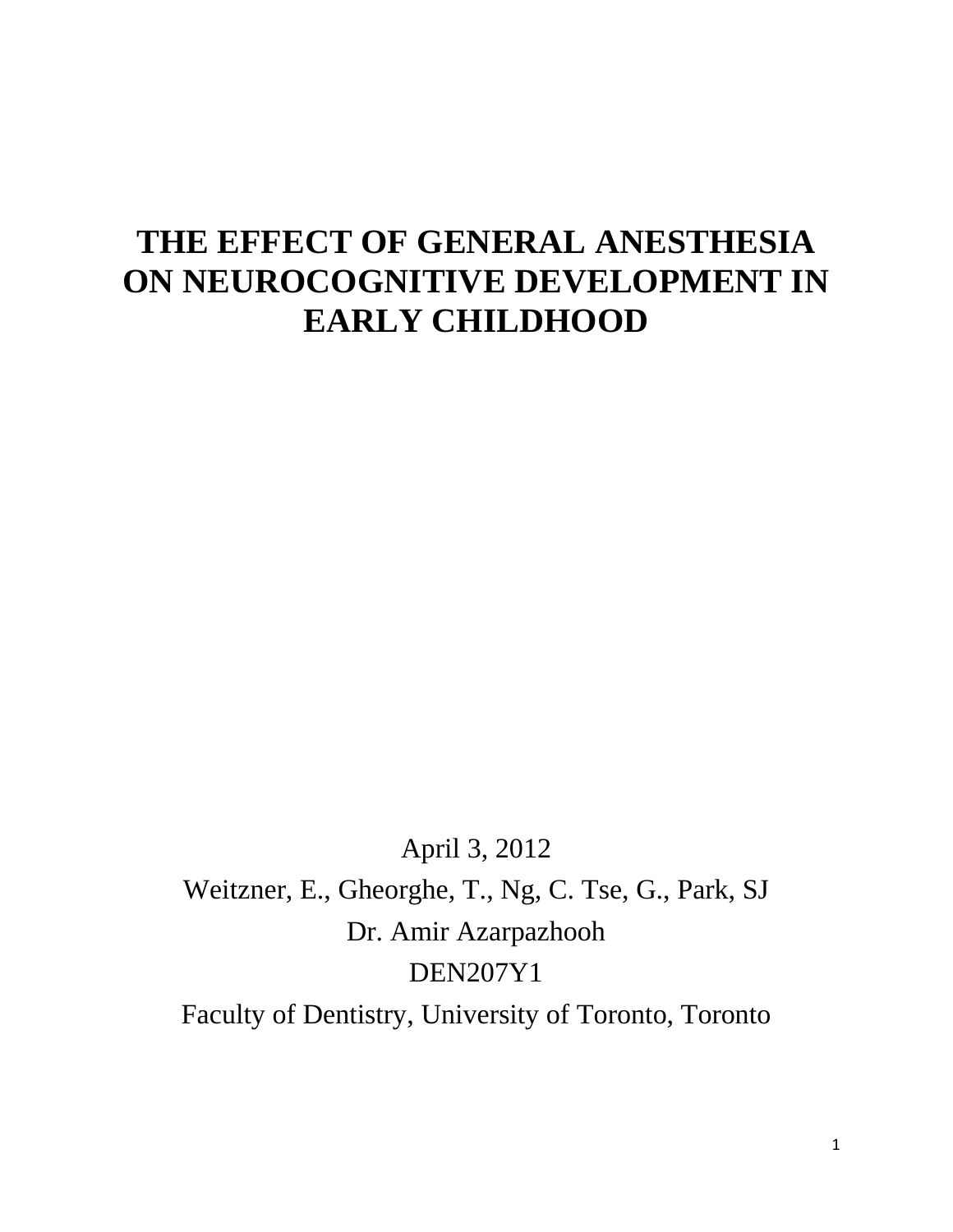## **THE EFFECT OF GENERAL ANESTHESIA ON NEUROCOGNITIVE DEVELOPMENT IN EARLY CHILDHOOD**

Weitzner, E., Gheorghe, T., Ng, C. Tse, G., Park, SJ. Faculty of Dentistry, University of Toronto, Toronto

*Background:* There are three subdivisions of anesthetics including hypnotics, sedatives, and analgesics. Earlier studies on animals showed a negative relationship between anesthetic administration and learning as well as neurodegeneration. The human brain is most susceptible to damage when peak synaptogenesis occurs, which is prior to the age of three.

*Objective:* To determine the effect of general anesthetics on neurocognitive development in children under the age of twelve. To examine if the current practices of general anesthesia administration need revision. Finally, the applicability of general anesthetic administration to children under six in the dental field will be explored.

*Methods:* An electronic literature search was completed using the Ovid Medline database to obtain applicable research papers. A lecture series by an expert in the field was attended at Hospital for Sick Children, Toronto. The entire research process was supervised by a tutor according to guidelines found in the Evidence-Based Care Module Student's Manual (2011- 2012) of the Clinical Epidemiology Community Dentistry Course at the Faculty of Dentistry, University of Toronto. A systematic review was completed on the relevant research articles that were found.

*Results:* The studies looked at children aged four and under in two cities in the United States who were undergoing a variety of surgical and diagnostic procedures involving general anesthetics, mainly halothane and nitrous oxide. Quantification of learning and neurodevelopment was based on academic aptitude tests and negative behavioural outcomes. Children exposed to general anesthesia before the age of four had an increased risk of developing learning disabilities and this effect was dose dependent.

*Conclusions:* There was a mild to moderate association but no causal relationship between early exposure to general anesthetics in children and the development of learning disabilities.

*Keywords*: general anesthesia, children, neurodevelopment, learning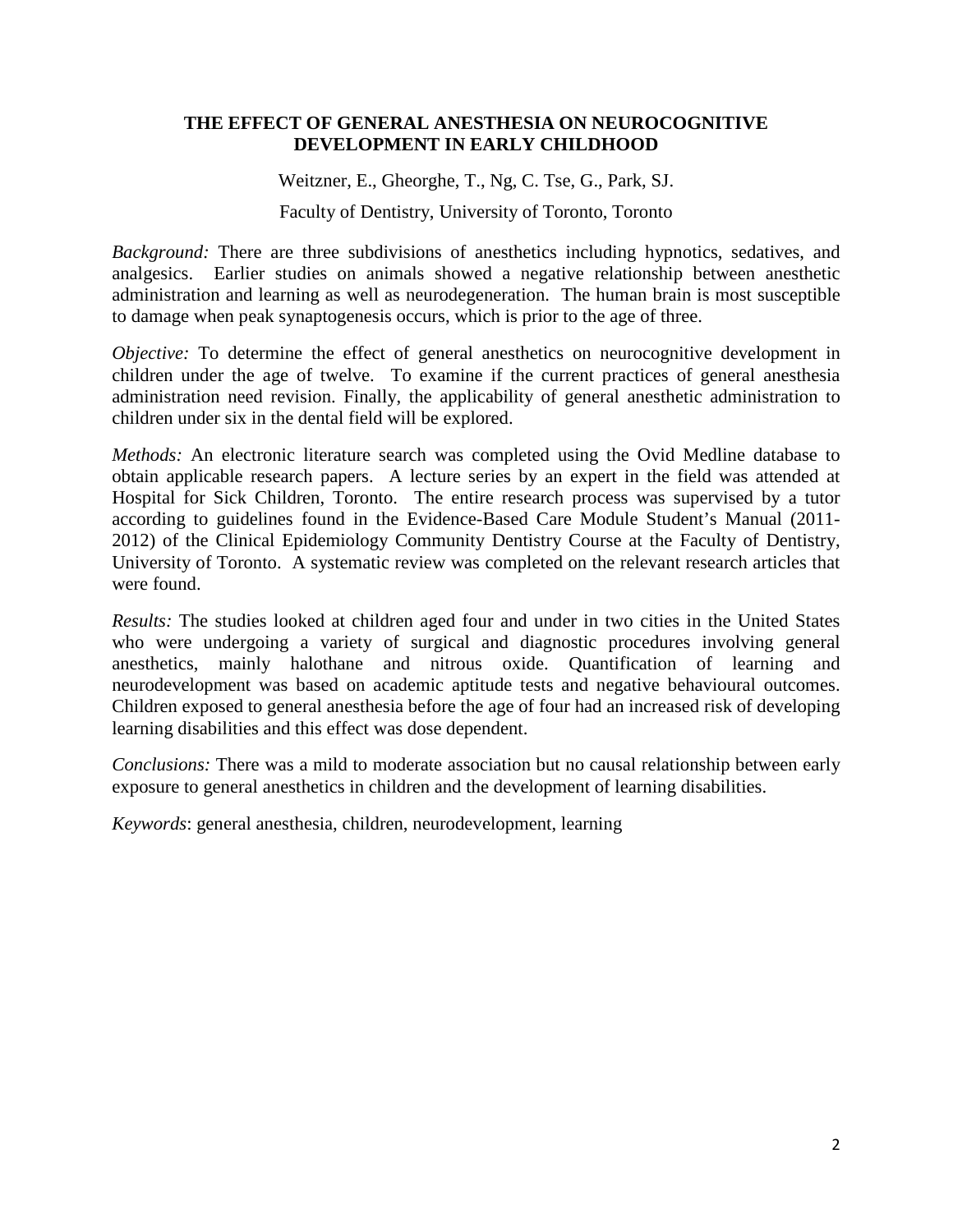#### **1. Background**

#### 1.1

General anesthesia is utilized for both elective and non-elective surgeries on children. Due to the nature of a child's developing brain, it is imperative that the effects of anesthesia be quantified and qualified to ensure that the general anesthesia provided is more heavily weighted towards beneficial on a risk benefit analysis. Based on the findings, best practice recommendations can be formulated.

### 1.2

#### Seminal study:

Literature has demonstrated that exposing animal models to different forms of general anesthetics adversely affect neurodevelopment in addition to cognition. For example, *Ikonomidou et al.* demonstrated that blocking NMDA receptors in the developing rat brain caused apoptosis and neurodegeneration<sup>1</sup>. In other animal models, similar observations confirmed neurodegeneration with exposures of ketamine to the developing monkey brain<sup>2</sup>. With respects to cognitive impairment, water maze studies that evaluate learning behaviour, indicate that early exposures of anesthetics to the developing rat brain led to persistent learning deficits and difficulties in completing water maze tasks<sup>3</sup>. Although research has clearly indicated impairment to neurodevelopment in animal studies, it has yet to clearly establish the link between the effects of general anesthetics on the developing brain in a human model. Neurodevelopment and synaptogenesis:

The developing brain undergoes the processes of neurogenesis, migration, synaptogenesis, apoptosis and myelination as it fully develops. Each process of neurocognitive maturation follows a strict timeline. Synaptogenesis is a process by which synapses are formed throughout the brain. Synapses connect the axons with their target cell surfaces and they have been shown to be the primary condition for learning rather than the result of learning. Synapses form the foundation for neural transmission and are thought to preserve the neuron's integrity. Once synapses are broken and neural transmission is impeded, degeneration occurs which can manifest in a variety of ways ranging in severity<sup>4</sup>.

The development of a human child's brain begins at the primary sensorimotor cortex and concludes with the development of the prefrontal cortex. At birth, the child's peak synaptogenesis in the primary sensorimotor cortex develops. At the nine month period, the parietal and temporal association cortex areas are established. These areas are specifically pertinent to the language and spatial development of the child. Once the child reaches the age of three, the prefrontal cortex controlling executive, integrative and modulatory brain function is developed. Since synaptogenesis is critical to the proper cognitive development of the child, it is necessary to investigate treatment techniques or applications that may influence or hinder normal development. An insult occurring early in the developmental process could potentially affect the specific brain region undergoing the synaptogenesis as well as delay the development of future brain functions. As will be shown in the following paper, exposure of anesthesia to the developing brains of children may cause neurodegenerative changes that adversely affect learning and behaviour. This in turn may require amendments to be made in the current practice when administering general anesthesia to children.  $5,6,7,8$ Anesthesia:

There are a variety of different classes of anesthetic drugs, many of which act as agonists on the GABA-A receptor, an inhibitory receptor in the brain. Examples of these drugs include the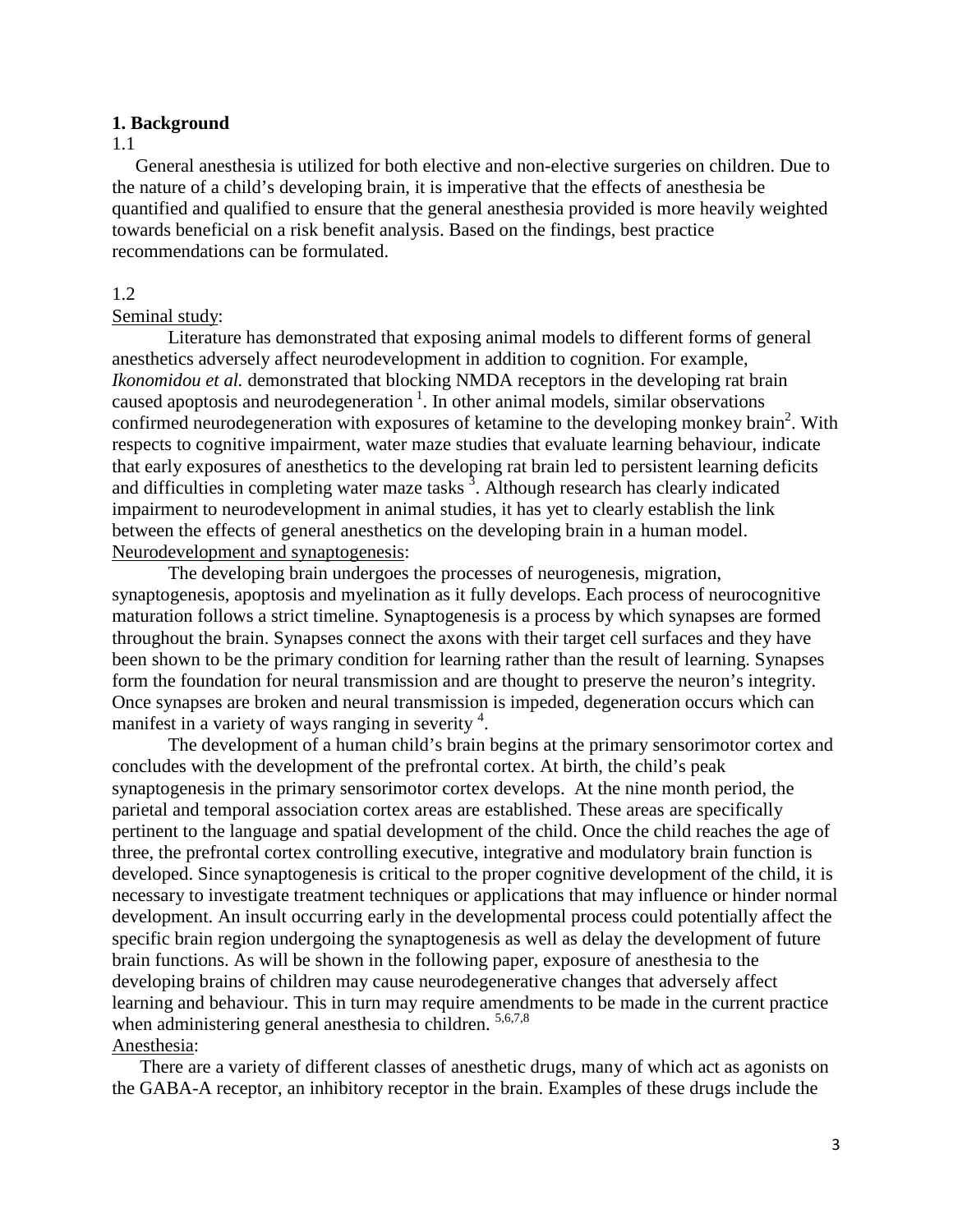inhalational anesthetics and propofol (a hypnotic)  $9,10,11,12$ . These drugs can be used for the maintenance and induction of anesthesia  $^{10}$ . Anesthetic drug efficacy is measured by its minimum alveolar concentration (MAC), which is the concentration that prevents a muscular response to painful stimuli in 50% of subjects tested. The MAC for inhalational anesthetics is highest at the age of six months and decreases by an average of 6% every ten years  $^{13}$ . The main inhalation anesthetics currently used are isoflurane, desflurane, and sevoflurane, which are often paired with nitrous oxide to prolong their MAC  $^{14, 15, 16}$ . Isoflurane has been shown to act on the CA1 and dentate gyrus regions in the hippocampus, areas thought to be involved with spatial sense, memory, and mismatch  $^{11,12,17}$ . GABA-A inhibition of hippocampal interneuron activity which controls pyramidal activity (voluntary movement) in the cortex and hippocampus was also increased by the presence of isoflurane and sevoflurane <sup>18</sup>. Additionally, isoflurane and propofol were found to decrease glucose metabolism in the brain <sup>19</sup>. The short term effects of these anesthetics on the aforementioned brain regions have been heavily studied; however, long term effects remain to be seen.

Nitrous oxide is the inhalation anesthetic most frequently used in dental practice  $^{20}$ . It is thought to act on two receptors, the NMDA and AMPA receptors. NMDA is an excitatory ion channel controlled by glutamate and is the most important receptor involved in memory and synaptic plasticity  $2^1$ . AMPA receptors are also excitatory and stimulated by glutamate, however in the vertebrate CNS, they are also responsible for the majority of rapid excitatory transmission and they are ubiquitous throughout the CNS  $^{22,23}$ . Though the mechanism of action of nitrous oxide is not well-defined, it has been found that it can cause a voltage-dependent post-synaptic block of NMDA receptors and a non-voltage dependent block of AMPA receptors <sup>19</sup>.

Halothane is an alkyl halide that has been traditionally used as an inhalational general anesthetic. Though halothane is no longer used today because of its cardiotoxic and hepatotoxic side-effects, its impact on the developing brain is still applicable to inhalation anesthetics commonly available due to similarities in its actions. . Halothane is a GABA-A receptor agonist similar to isoflurane, desflurane, and sevoflurane  $^{24}$ . It has also been found to decrease global glucose metabolism in the brain like isoflurane and propofol  $^{25}$ . It has also been suggested that halothane and isoflurane have the same binding site at the GABA-A receptor  $^{26}$ .

## 1.3

Since there is a demonstrated link between general anesthesia and the effect on a developing child's brain, the long term effects on neurodevelopment remain to be fully understood.

#### **2. Objectives**:

This systematic analysis sets forth to understand the effect of different types of general anesthesia on the neurodevelopment of children from birth to twelve years old. Neurodevelopment changes were primarily of a learning disability nature and included: linguistic, verbal and mathematic modifications.

#### **3. Methods:**

Initially the topic of this paper was "Does general anesthesia adversely affect children's behaviour?" however due to a lack of data and detail, the topic was revised to the current one. For full detail with regards to the methods used in the previous search, please see Appendix I.

3.1 Inclusion and Exclusion criteria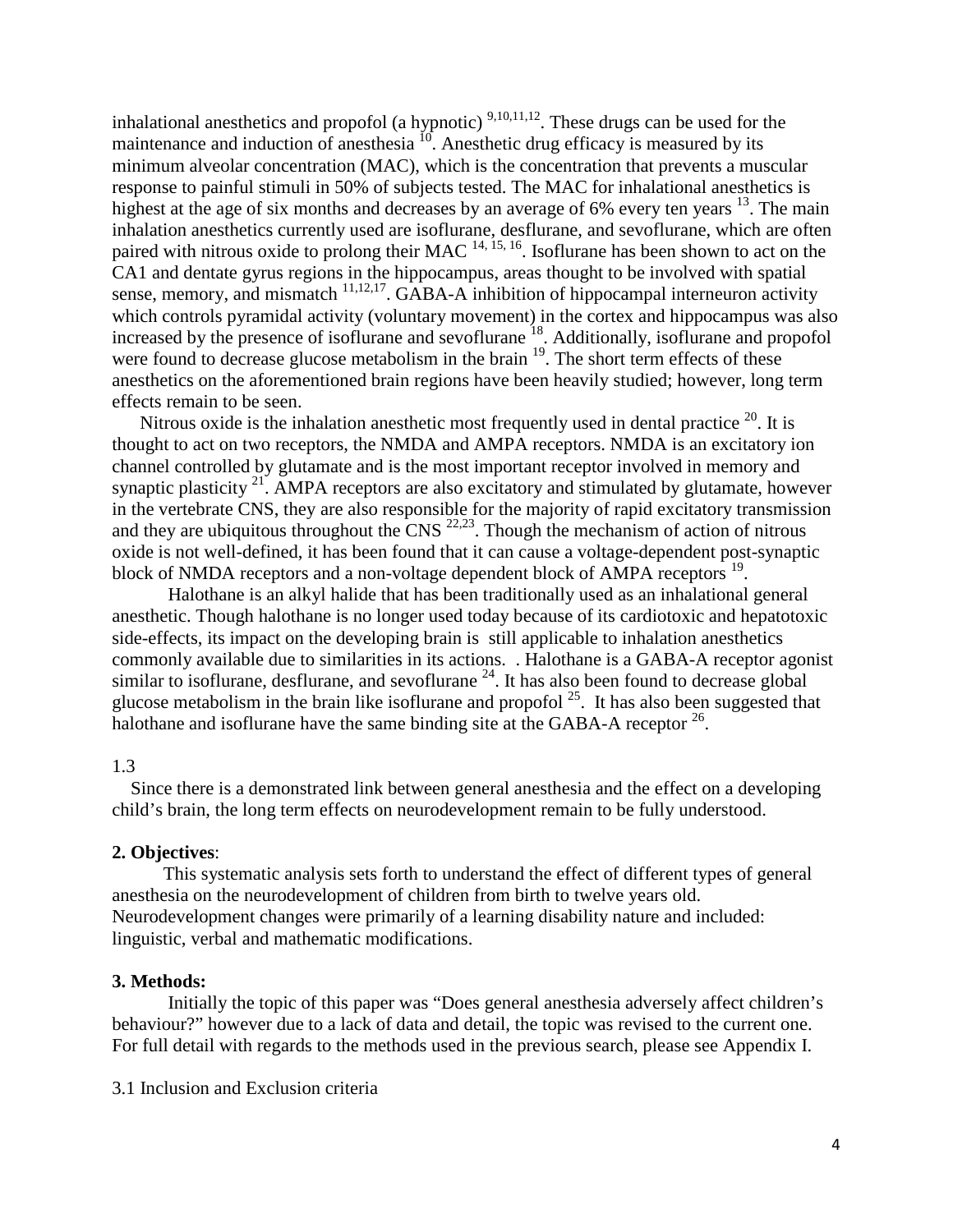In order to be included in the review, studies had to have been written in English, and carried out on human children (12 years of age and under) undergoing general anesthesia. The title, abstract, and full copy level of elimination were reviewed by five people. For a visual presentation of sections 3.2 to 3.5 please see Table 2 in Appendix II.

## 3.2 Types of Study Designs

Randomized controlled trials would have been the ideal type of study this paper aimed to review (major limitations), however, case-control studies, and cohort studies were also included. Cross-sectional and case-report studies were excluded.

#### 3.3 Types of Participants

The population included in the search involved children up to and under the age of twelve. Studies that involved children with disabilities for example, Trisomy 21 or Autism, were not selected for inclusion.

#### 3.4 Types of Intervention

The intervention searched for was general anesthesia. Sedation and premedication were excluded.

#### 3.5 Types of Outcome

The studies examined differences in neurocognitive development post-general anesthesia. Neurocognitive development was assessed by judging changes in standardized test scores as compared to average scores (i.e. Wechsler Intelligence Scale, Woodcock-Johnson test, California Achievement Test and Test of Cognitive Skills).

## 3.6 Search methods for identification of studies

A database search was performed using Ovid Medline (1946 to February week 1, 2012). To supplement the search, Dr. Jason Maynes (a staff anesthesiologist at the Hospital for Sick Children and expert in the field) was consulted after attending a conference on Neurotoxicity and the Developmental Effects of Anesthetics.

#### 3.7 Data collection and analysis

The result of the database search was very specific and therefore a total of seven articles were found based on our new criteria. Every stage of reading was carried out by all five members of the group. Three of the seven were deemed acceptable for critical appraisal. Dr. Maynes indicated to our group that the research in the field was very new (started in 1999 with clinical studies started in 2009), hence the very limited information retrieved using the online databases. Dr. Maynes suggested six articles that were the "gold standard" in the field. Three of which were the articles also found using our online search while the remaining three were generously provided by Dr. Maynes himself.

Therefore, our database search in addition to expert opinion narrowed down the articles to six pieces of literature deemed acceptable for review. These papers were verified against the Causation Checklist described in Table 1. A cutoff score of 9/13 was used in the selection of which paper were justified for use for our systemic review, all of which made the criteria.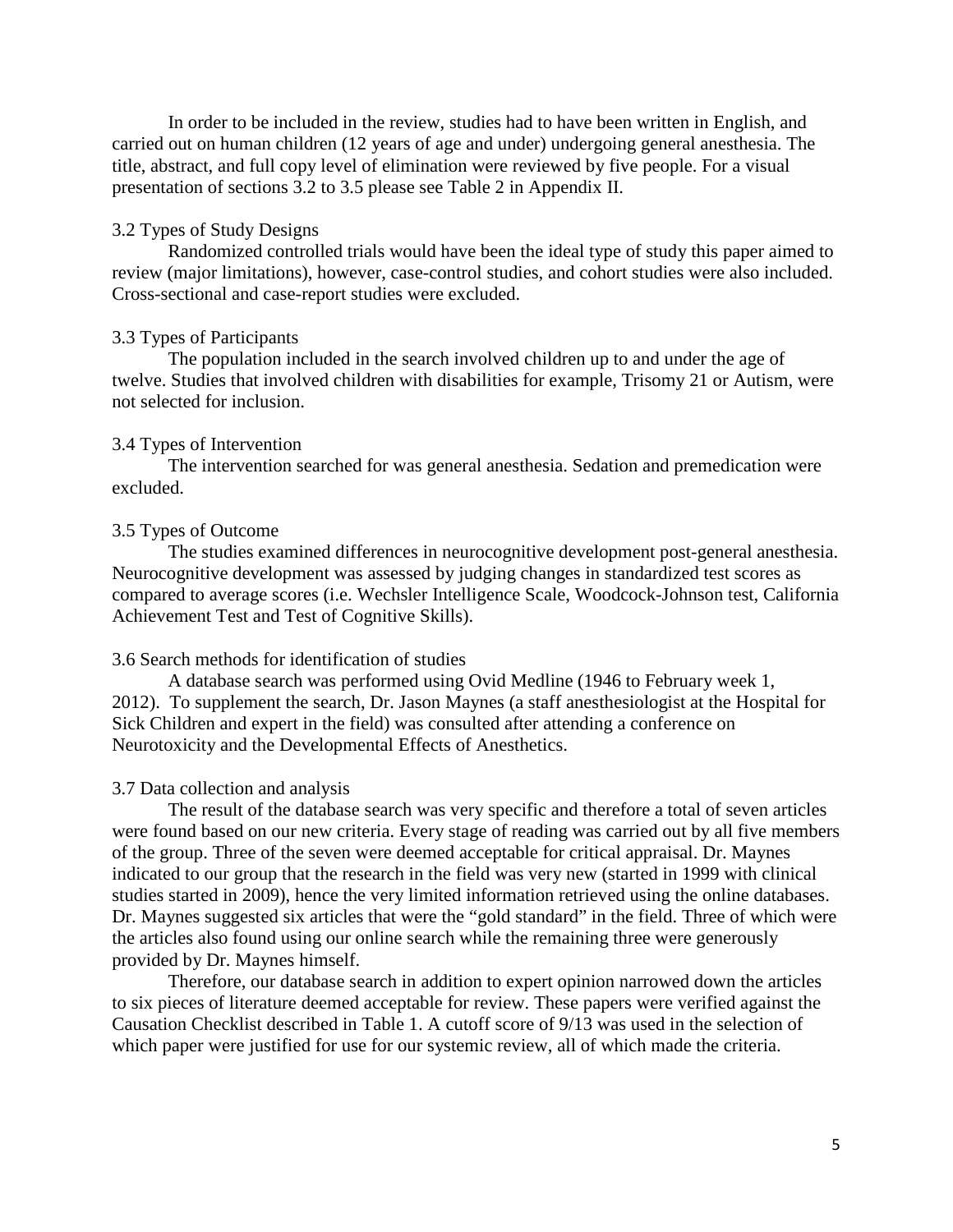## **Table 1: Checklist for Assessing Causation**

- 1. Was the study ethical?
- 2. Was a strong design used to assess causation or risk?
- 3. Were cases defined validly and reliably measured?
- 4. Were the risks validly and reliably measured?
- 5. For diseases with multi-factorial risks, were the risks assessed controlling for other factors and was the model's prediction power strong?
- 6. Did the "cause" precede the effect?
- 7. Was the estimate of risk beyond chance and large?
- 8. Was there a dose-response relationship?
- 9. Was reversibility demonstrated?
- 10. Is the "cause" consistently observed in different times, places?
- 11. Is the "cause" biologically plausible?
- 12. Is the "cause" specific to that disease?
- 13. Is the "cause" analogous to another established disease/exposure?

## **4. Results**

4.1 General results of the search

Figure 1 illustrates the general results of the search for studies. Ovid Medline retrieved seven papers, of which two were eliminated at the title stage, and another two at the abstract stage. From the papers provided by Dr. Maynes, three were excluded at the title reading stage as they were identical to three that resulted from the Ovid Medline search. One more study was excluded at the abstract stage and a final study was excluded after the Checklist for Causation stage because it did not meet the scoring cutoff of 9/13. All of the studies used in this review scored between 9 and 10.5 on the Checklist of Causation. Furthermore, all four studies used were retrospective cohort studies.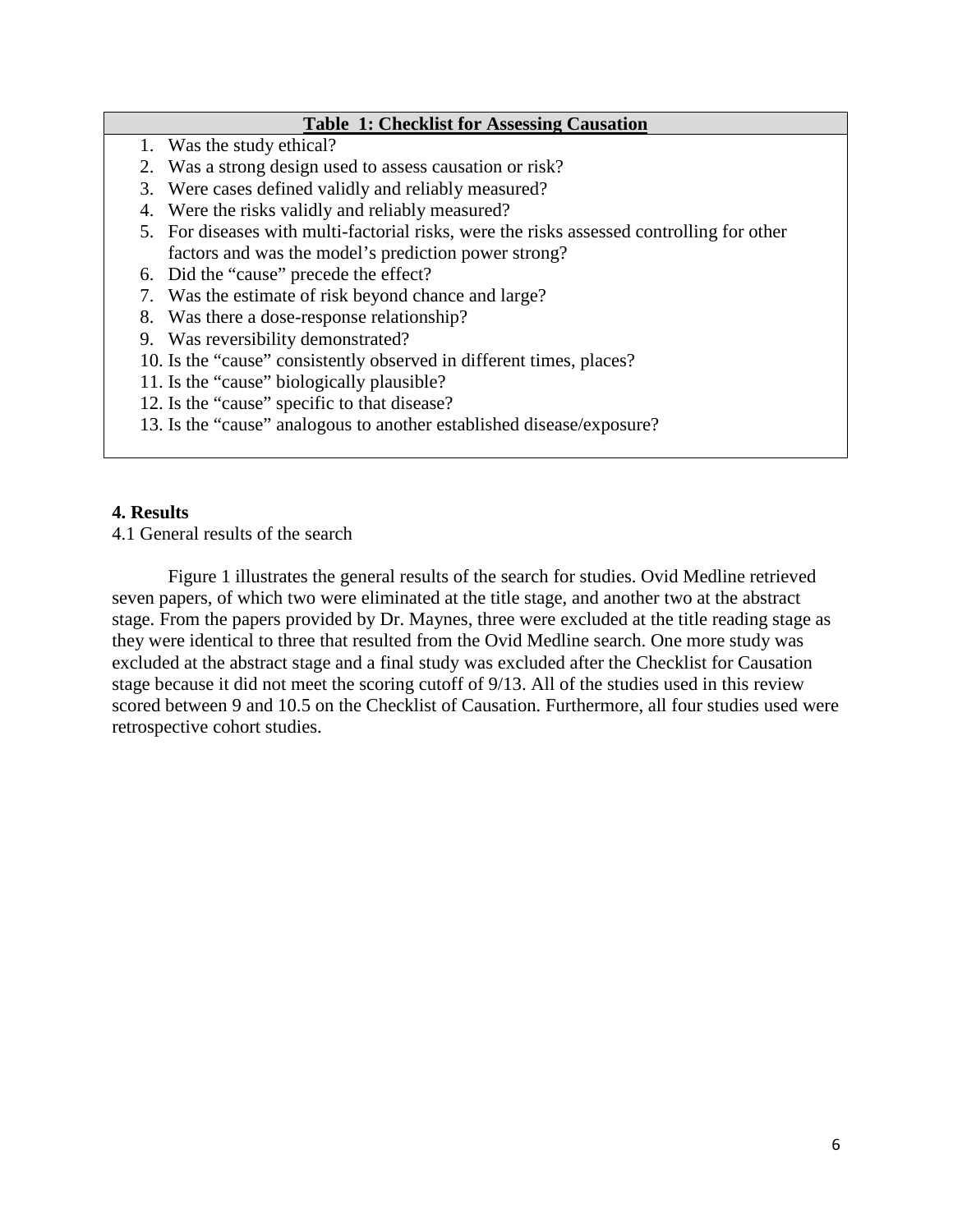

#### **Figure 1. Flow chart diagram of search process**

#### 4.2 Description of studies

#### 4.2.1 Summary of evidence

The studies used were published in either 2009 or 2011 and were carried out in either Rochester Minnesota or New York State, USA. However, two of these studies examined cohorts of subjects born between 1976 and 1982 where halothane was the anesthetic of choice (which is no longer used in practice today). The other two studies examined cohorts born between 1999- 2002 and 1999-2005. These studies, although more recent and were more likely to have used relevant contemporary anesthetics, unfortunately did not provide information on the general anesthetics administered.

The participants in these studies were all between the ages of 0 and 4 (two studies looked at children between 0-3 years old, one between 0-2 years old, and one between 0-4 years old). All of these children required an unspecified form of surgery accompanied by general anesthesia. One study specified that the children in the study underwent inguinal hernia repair. All of these studies examined the possible presence of a link between the administration of general anesthesia and the subsequent development of learning, behavioural, or developmental disabilities.

*DiMaggio et al*. study that examined hernia repair, determined a Cox proportional hazard ratio of 2.3 (95% CI) for the development of a behavioural, developmental, or learning disorder following one administration of general anesthesia  $30$ . In a follow up study, it was observed that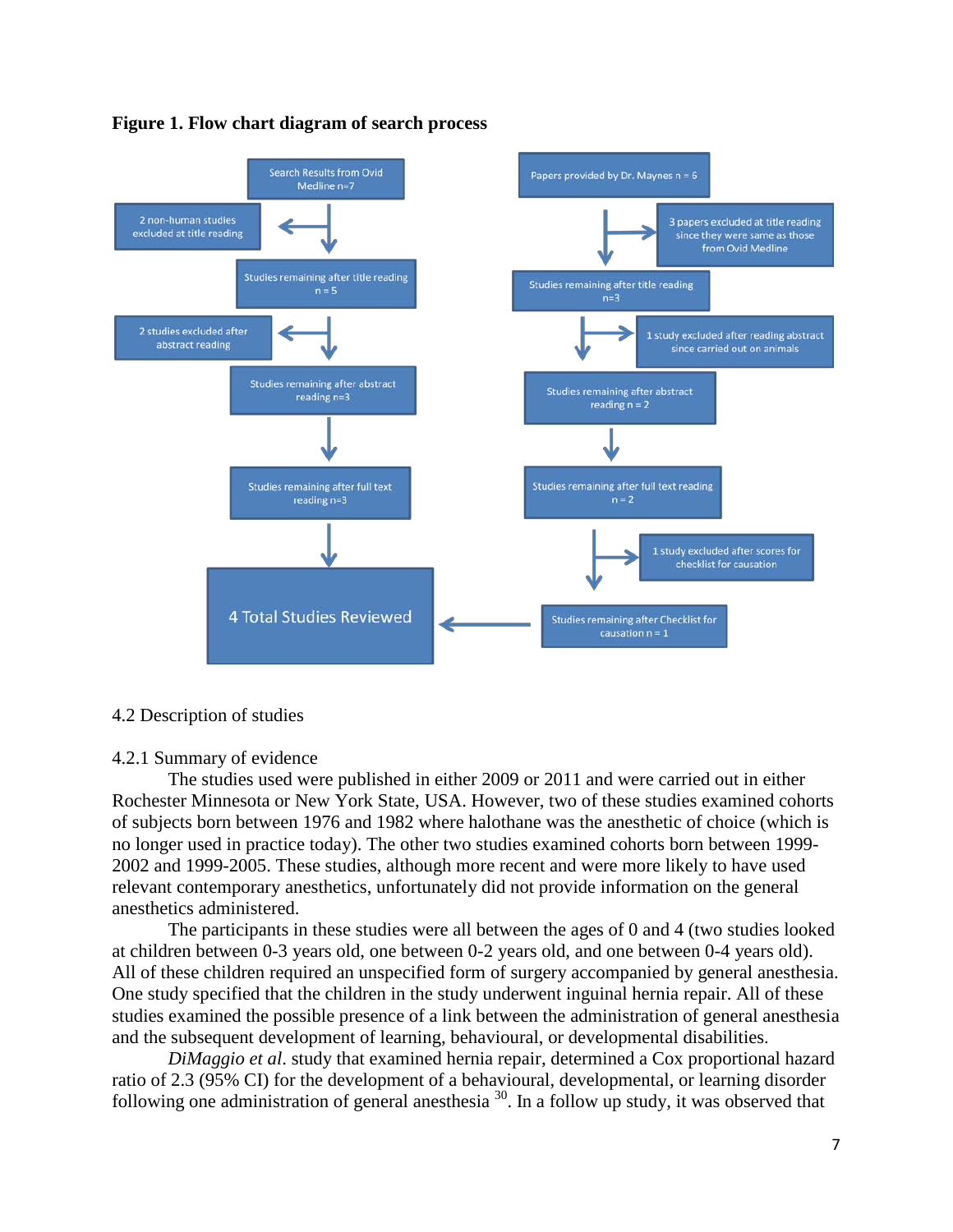children who were exposed one time to anesthesia had a hazard ratio of 1.1, those experiencing two exposures had a hazard ratio of 2.8, and those children exposed to three or more was 4.0 (95% CI)<sup>31</sup>. This study also compared siblings that were exposed to anesthesia and those that were not (to further control for confounding variables i.e socioeconomic rearing, home environment) and found that the matched relative risk of a learning disability was 0.9 (95% CI) between siblings<sup>31</sup>. Therefore, while there was no substantial evidence to suggest an increased risk for a behavioural/developmental disorder following general anesthetic in the sibling comparison, a dose-response relationship was seen with multiple exposures of anesthetic in those children that were exposed <sup>31</sup>.

*Flick et al.,* 2011 evaluated whether exposures to halothane and nitrous oxide were associated with increased hazard ratios for learning disabilities. This study utilized the California Achievement Test (CAT) and Total Cognitive Score (TCS). It was observed that the hazard ratios for learning disabilities in mathematics with one exposure was 1.08 (95% CI), and with two or more exposures was 2.12 (95% CI). In reading, the hazard ratio for learning disabilities with one exposure was 1.08 (95% CI) and 1.99 (95% CI) with two or more exposures. When evaluating written language learning disabilities, the hazard ratio was 1.09 (95% CI) with one exposure, and 1.88 (95% CI) with two or more exposures. The risk for the subsequent requirement of an Individual Education Plan for speech was 1.21 (95% CI) for one exposure, however with two or more exposures this number increased to 4.76 (95% CI). Therefore this study also presents a dose-response relationship between the number of administrations of general anesthetic and subsequent learning disabilities. 32

Another study observed an increased risk for learning disabilities with multiple exposures to general anesthetics<sup>33</sup>. One exposure produced a hazard ratio of 1.05 (95% CI), two exposures produced a hazard ratio of 1.78 (95% CI) and three or more exposures produced a hazard ratio of 2.50 (95%CI). Furthermore, multiple exposures and duration of the anesthetic administered increased the risk of developing a learning disability in children.. For example, duration of anesthetic that was below 30 minutes produced a hazard ratio of 0.93 (95% CI) while anesthesia greater than 120 minutes produced a hazard ratio of 1.65 (95%CI). Repeated exposures to anesthetics predisposed 35.1% of patients having learning disabilities by age 19, compared to 20.0% with no disabilities.  $33$ 

Collectively there seems to be a trend in 3 of the 4 studies indicating that multiple exposures of general anesthesia predisposes children to developing learning/behavioural disabilities. Since "increased risk to exposure" is measurable on a scale such that mild risk factor  $= 1.5$ , moderate risk factor  $= 3.0$ , and strong risk factor  $= 6.0$ , the general consensus is that the majority of these studies report that general anesthesia is a "mild - moderate" risk factor for developing learning/behavioural problems in life 34.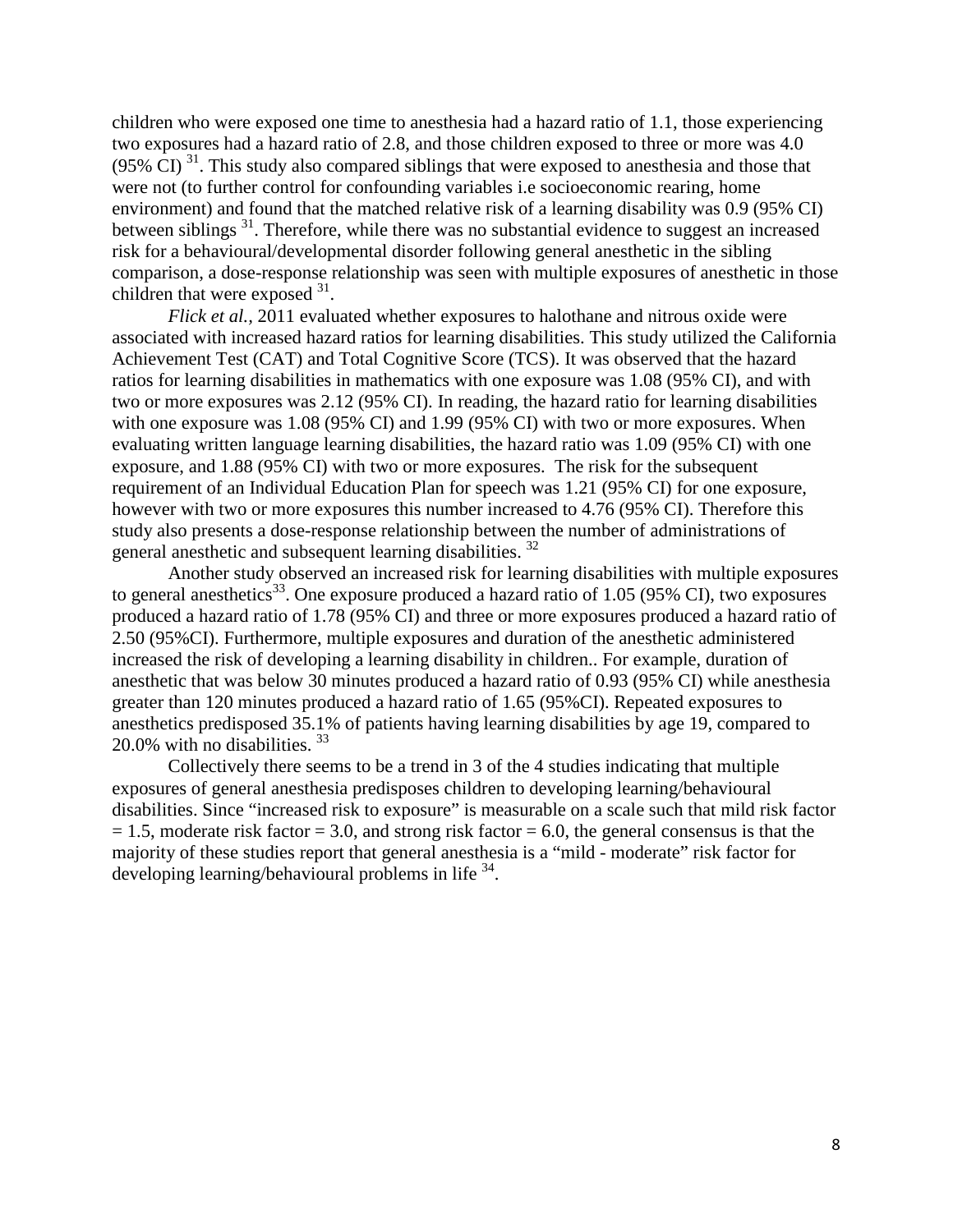| Author,                   | Population                                                                                    | <b>Intervention or Test</b>                                                                                                                                                          | <b>Control</b>                                                                                                 | <b>Outcome</b>                                                                                                                                                                                                                                                                                                                                                                              | <b>Critical Appraisal Comments</b>                                                                                                                                                                                                                                                                                    | Conclusion,                                                                                                                                                                                                                                                                                                                                                                                                                                                                                                                                                                                                                                                                                                                                                   |
|---------------------------|-----------------------------------------------------------------------------------------------|--------------------------------------------------------------------------------------------------------------------------------------------------------------------------------------|----------------------------------------------------------------------------------------------------------------|---------------------------------------------------------------------------------------------------------------------------------------------------------------------------------------------------------------------------------------------------------------------------------------------------------------------------------------------------------------------------------------------|-----------------------------------------------------------------------------------------------------------------------------------------------------------------------------------------------------------------------------------------------------------------------------------------------------------------------|---------------------------------------------------------------------------------------------------------------------------------------------------------------------------------------------------------------------------------------------------------------------------------------------------------------------------------------------------------------------------------------------------------------------------------------------------------------------------------------------------------------------------------------------------------------------------------------------------------------------------------------------------------------------------------------------------------------------------------------------------------------|
| Year                      |                                                                                               | <b>Treatment</b>                                                                                                                                                                     |                                                                                                                |                                                                                                                                                                                                                                                                                                                                                                                             |                                                                                                                                                                                                                                                                                                                       | <b>Strength of evidence &amp; Classification</b>                                                                                                                                                                                                                                                                                                                                                                                                                                                                                                                                                                                                                                                                                                              |
| Wilder et. al,<br>2009    | -Children (M & F), born<br>between Jan. 1, 1976<br>and Dec. 31, 1982<br>-Rochester, Minnesota | $-n = 593$ (single<br>exposure = $449$ , $2x =$<br>$100, \geq 3x = 44$<br>-any type of surgery or<br>diagnostic procedure<br>requiring GA from 0-4<br>years of age                   | $- n = 4764$<br>with no GA                                                                                     | -Learning disabilities<br>were diagnosed using<br>research criteria based<br>on 3 formulas<br>(including the<br>Regression formula-<br>Minnesota)                                                                                                                                                                                                                                           | -Causation checklist score =<br>10/13<br>-Anesthetic used was halothane,<br>therefore cannot comment on<br>effects of modern anesthetics<br>-Cannot distinguish between the<br>effects of GA and stress response<br>to surgical injury<br>-Limited generalizability (white,<br>middle class)                          | <b>Conclusion:</b><br>-Children undergoing multiple administrations<br>of GA before 4 years of age were more likely to<br>develop learning disabilities<br><b>Strength of Evidence:</b><br>$-II-2$<br><b>Comments:</b><br>- Good study design(retrospective cohort<br>study)<br>- Statistically significant results<br>- Adjusted for most confounding factors                                                                                                                                                                                                                                                                                                                                                                                                |
| DiMaggio,<br>et. al, 2009 | -Children (M & F) in<br>New York State<br>Medicaid program<br>$(1999-2002)$                   | -n = 383 (inguinal hernia<br>repair during the first 3<br>years of life)                                                                                                             | $- n = 5050$<br>(frequency<br>-matched<br>with no<br>history of<br>hernia<br>repair<br>before the<br>age of 3) | -Presence of a<br>diagnostic code for:<br>unspecified delay or<br>behavioural disorder,<br>mental retardation,<br>autism and language<br>or speech problems                                                                                                                                                                                                                                 | - Causation checklist score = 9/13<br>- Assumed procedure code for<br>herniorrhaphy indicated<br>exposure to general anesthesia<br>- May be some bias when<br>reporting diagnostic codes for<br>behavioural/developmental<br>disorders<br>- Could not differentiate effects<br>of anesthesia from those of<br>surgery | <b>Conclusion:</b><br>Children under 3 years of age that are<br>subjected to hernia repair surgery are more<br>likely to develop behavioural or developmental<br>disorders<br><b>Strength of Evidence:</b><br>$II-2$<br><b>Comments:</b><br>- good study design (retrospective cohort<br>study)<br>- statistically significant results<br>- adjusted for most confounding factors                                                                                                                                                                                                                                                                                                                                                                             |
| Flick et. al,<br>2011     | -Children (M & F), born<br>between Jan. 1, 1976<br>and Dec. 31, 1982                          | $- n = 350$ (single<br>exposure = $286, \geq 2x =$<br>64)<br>- all children who<br>underwent any type of<br>surgery or diagnostic<br>procedure requiring GA<br>from 0-2 years of age | $- n = 700$<br>(frequency<br>-matched<br>children<br>that were<br>unexposed<br>to GA)                          | - Children whom an<br>individualized<br>education program<br>was developed for<br>disorders of<br>emotion/behaviour or<br>for speech/language<br>- Learning disabilities<br>were identified using<br>the results of<br>individually<br>administered tests of<br>achievement<br>- Achievement and<br>cognition assessed<br>using the results of<br>group administered<br>tests (CAT and TCS) | - Causation checklist score =<br>10.5/13<br>- Halothane, therefore cannot<br>comment on effects of modern<br>anesthetics<br>- Cannot distinguish between the<br>effects of anesthesia and<br>surgeries<br>- Limited generalizability (white,<br>middle class)                                                         | <b>Conclusion:</b><br>-In children between 0-2 years of age multiple<br>administrations of GA were determined to be<br>an independent risk factor for learning<br>development disorders and the institution of<br>an Individual Education Plans for speech<br>(however not for behaviour). Also there was<br>no evidence supporting the idea that individual<br>exposures to GA or surgery were risk factors<br>for the negative outcomes observed.<br><b>Strength of Evidence:</b><br>$-II-2$<br><b>Comments:</b><br>- good study design (retrospective matched<br>cohort study); statistically significant results<br>- used two methods to control/adjust for<br>health status<br>- looked at multiple outcomes<br>- dose-response effect was demonstrated |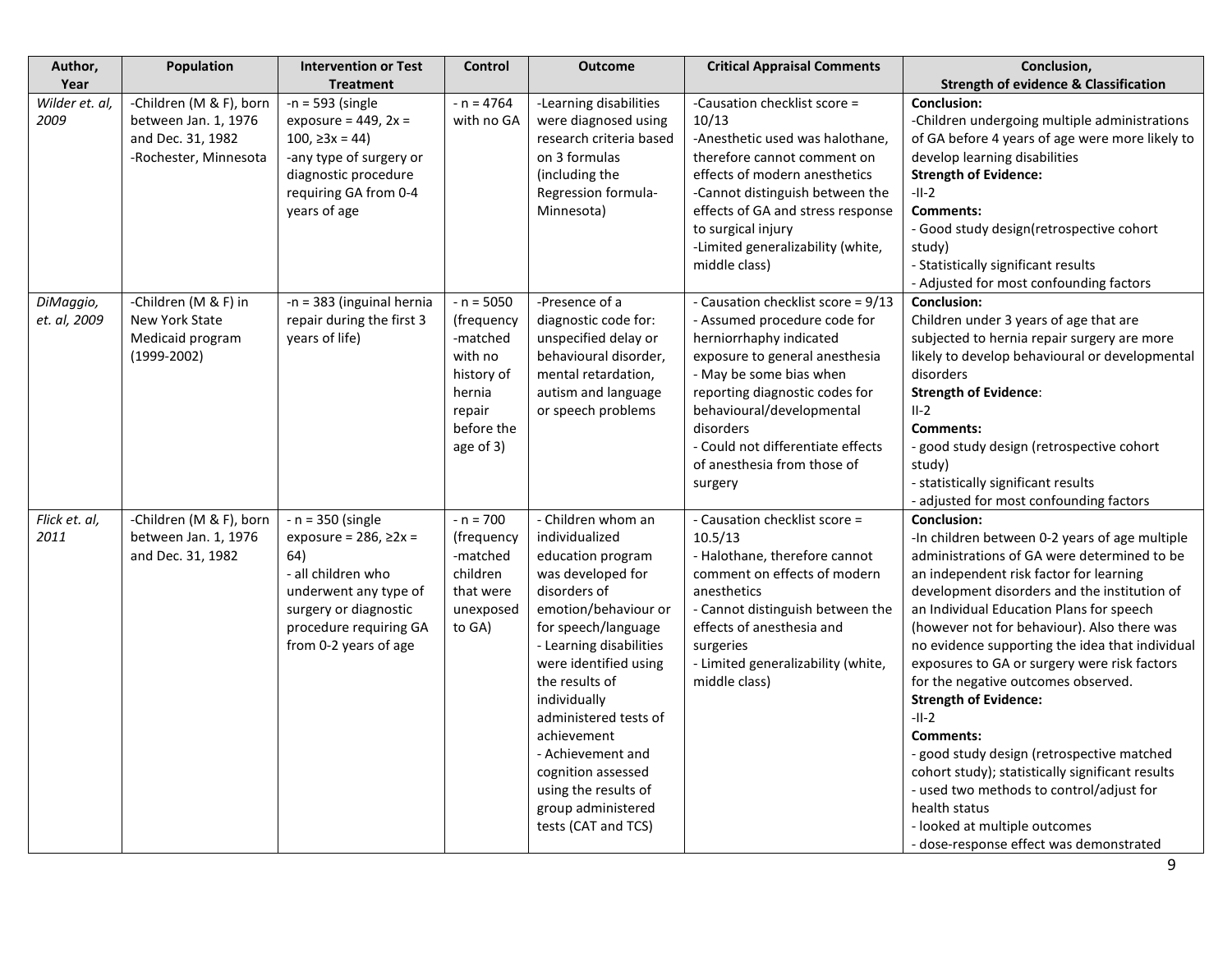| DiMaggio,    | -Children (M & F) in | $- n = 304$ (children who | $- n =$    | -presence of a          | - Causation checklist score =      | <b>Conclusion:</b>                           |
|--------------|----------------------|---------------------------|------------|-------------------------|------------------------------------|----------------------------------------------|
| et. al, 2011 | New York State       | underwent surgery         | 10146      | diagnostic code for:    | 10.5/13                            | -In children between 0-3 years of age it was |
|              | Medicaid program     | during the first 3 years  | (random    | unspecified delay or    | - Good study design                | found that there was a 60% greater risk of   |
|              | $(1999-2005)$        | of life)                  | sample of  | behavioural disorder,   | (retrospective cohort study)       | developing behavioural or developmental      |
|              |                      |                           | children   | autism, unsocial and    | - included a sibling study         | disorders when judged against children who   |
|              |                      |                           | with no    | social conduct          | - no information on the zygosity   | did not undergo general anesthesia.          |
|              |                      |                           | history of | disorders,              | of the sibling pairs               | <b>Strength of Evidence:</b>                 |
|              |                      |                           | hernia     | developmental delay,    | - assumed procedure code for a     | $-II-2$                                      |
|              |                      |                           | repair     | reading and language    | type of surgery indicated          | Comments:                                    |
|              |                      |                           | before the | disorders, ADHD and     | exposure to general anesthesia     | - good study design                          |
|              |                      |                           | age of 3)  | hyperkinetic disorders, | - may be some bias when            | - statistically significant results          |
|              |                      |                           |            | and emotional or        | reporting diagnostic codes for     | - adjusted for most confounding factors      |
|              |                      |                           |            | conduct disorders       | behavioural/developmental          |                                              |
|              |                      |                           |            |                         | disorders                          |                                              |
|              |                      |                           |            |                         | - could not differentiate effects  |                                              |
|              |                      |                           |            |                         | of anesthesia from those of        |                                              |
|              |                      |                           |            |                         | surgery                            |                                              |
|              |                      |                           |            |                         | - the database did not include     |                                              |
|              |                      |                           |            |                         | information on the anesthetic      |                                              |
|              |                      |                           |            |                         | used and duration of the           |                                              |
|              |                      |                           |            |                         | anesthetic                         |                                              |
|              |                      |                           |            |                         | - difficult to establish causality |                                              |
|              |                      |                           |            |                         | based on the secondary analysis    |                                              |
|              |                      |                           |            |                         | of observational epidemiological   |                                              |
|              |                      |                           |            |                         | data                               |                                              |

**Table 2. Evidence-based table**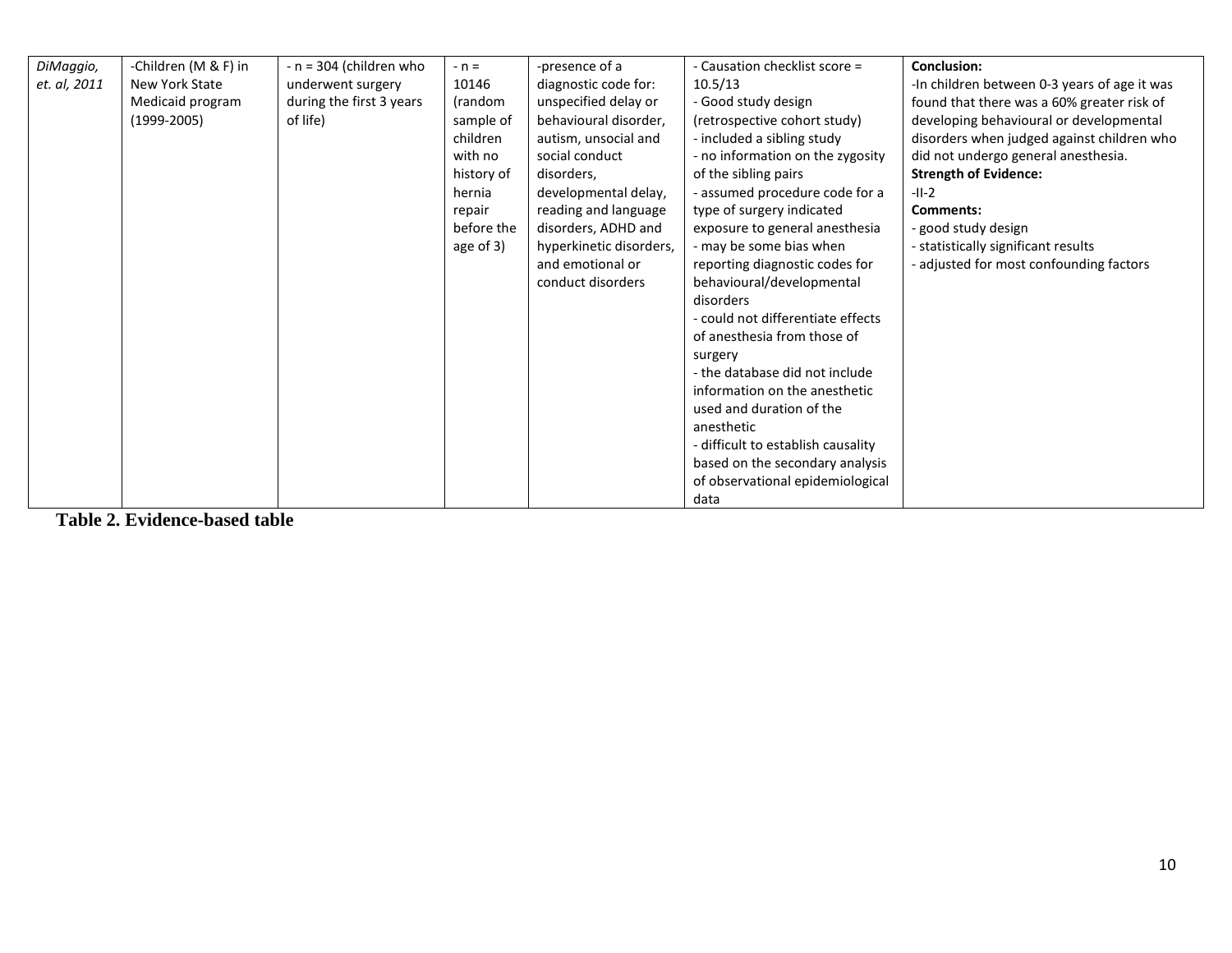## **5. Discussion**

#### 5.1

The general consensus of the papers included in this systematic analysis is that there was a dose response dependent risk with general anesthesia administration on the development and behaviour of children. The effects observed are mainly limited to learning disabilities and include: mathematical, written, reading, speech and language deficiencies. The authors noted that the observed changes in neurodevelopment were likely to be caused by the general anesthetic, however, they were unable to differentiate the stress response of the surgery from the anesthesia. The observations were made with children receiving the general anesthesia before the age of four and were more prevalent in males. The types of procedures studied included: herniorrhaphy, appendectomy, tonsillectomy and any surgical or diagnostic procedure involving the use of general anesthesia. The majority of the aforementioned procedures were performed with halothane and nitrous oxide as the main source of general anesthesia. Most of the studies were conducted in the United States and had a sample size ranging from 138 to 593 participants. The children receiving the anesthesia were followed until the age of nineteen. All findings were determined to be statistically significant. External reliability was limited as the studies either looked at children under the United States Medicaid coverage plan (lower income) or of upper class white children, neither of which are generalizable to the entire population. The researchers were unable to establish a dose, duration, type, and route of anesthetic because the databases used for the studies included incomplete records and did not specifically outline the general anesthesia administration. In general, a mild to moderate association was found between general anesthesia and adverse neurodevelopmental effects.

The Bradford Hill criteria for causation are: the strength of association, temporality, consistency, theoretical plausibility, coherence, specificity in the cause, dose response relationship, experimental evidence, and analogy. The studies that were reviewed in this report satisfy some, but not all of the Bradford Hill criteria. Therefore, a causal relationship between general anesthesia exposure during early childhood and adverse neurodevelopment effects cannot be determined.

## 5.2

Overall this field of research is relatively new and papers started being published in 1999. Due to its novelty, there is only a small sample of research presently available on the effects of general anesthesia and neurodevelopment of children. The majority of the studies were observational influencing their strength of conclusions.

Presently, about one million children under the age of four receive general anesthesia<sup>29</sup>. Understanding the effect of general anesthesia on the development of children in this age range is important as it is within this time that children are most vulnerable to adverse and irreversible effects in neurodevelopment. In procedures that require general anesthesia and are not elective, there is no acceptable alternative to the anesthesia. This research becomes most applicable for elective surgeries whereby general anesthesia is one of the options to treatments. Dentists can utilize general anesthesia or local anesthesia for treatments and thus being up to date with best practice recommendations is essential to provide the most effective and safe treatments for patients.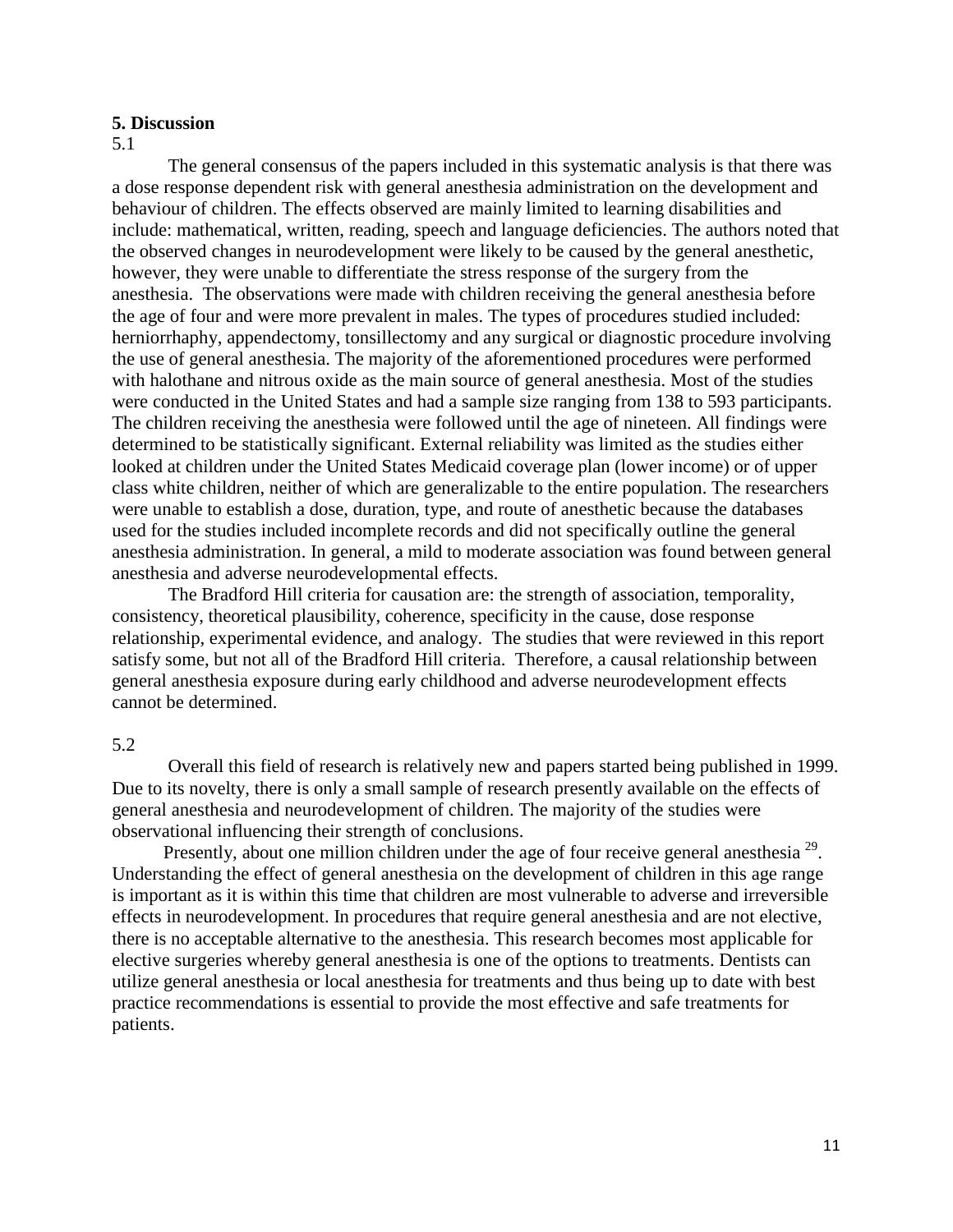## 5.3

All the studies used in the current systematic analysis were retrospective cohort studies which are of relatively strong evidence according to the hierarchy of evidence and are therefore considered to be of good quality. It is unethical to perform randomized control studies in the present field on children and as such, retrospective cohorts remain the strongest possible evidence available.

#### 5.4

There were a few noticeable areas of possible bias in the studies. Firstly, since Medicaid patients were used in some of the studies, a bias existed for under-reporting or over-reporting or duplication of records (for insurance purposes). Secondly, a location bias existed as all the information was extracted from patients living in New York State. Lastly, it is less likely for children with higher medical needs to migrate out of an area receiving adequate Medicaid and as such, a sicker than normal population may have been over-represented.

In addition to bias, there were some limitations that accompanied each of the studies, which would affect their internal and external validity. Firstly, not all the studies reported which anesthetic was used and as well, their dosage and duration were not indicated. The studies that did indicate the type of anesthetic used, relied on halothane, which is no longer widely administered in North America. Therefore, the results of these studies may not be accurately applied to anesthetics that are currently used in practice today. In addition, there was no ideal control group such as children having the medical condition who did not undergo surgery. Stress caused by surgery was not accounted for and may have exacerbated the effects of general anesthesia. One of the major limitations of retrospective cohort studies is that researchers are only able to analyze the data that is collected. In this particular topic, it is feasible to expect a genetic link related to the development of learning disabilities, however, information about learning disabilities present in the family of the children undergoing surgeries was not collected. Information regarding socioeconomic status and education levels of the parents whose children underwent surgery was not collected. Perhaps parents who are in a lower socioeconomic level may be unable to facilitate the education of their children, increasing their susceptibility to developing learning disabilities.

#### 5.5

Throughout the research process, some areas of limitation were determined. Mainly, this field of research is relatively novel and therefore there are a limited number of studies available on the topic. Of the studies available, there are few overlapping researchers who dominate the field, thereby limiting the breadth of expertise. When performing our initial search, we utilized the Ovid Medline research database. Other databases such as Scopus or Google Scholar were available; however, we chose to limit our searches to one database which could have limited our available retrievable articles on the topic. We were also fortunate to speak to Dr. Jason Maynes, an expert in the field to obtain direction and guidance; however, we relied solely on his expertise and did not contact other experts, limiting our outlook on the topic.

#### 5.6

The majority of studies on the topic provided consistent results. The consensus amongst most of the experts in the field is that general anesthesia increases the risk of adverse neurodevelopmental changes in children under the age of four, most prominently seen by the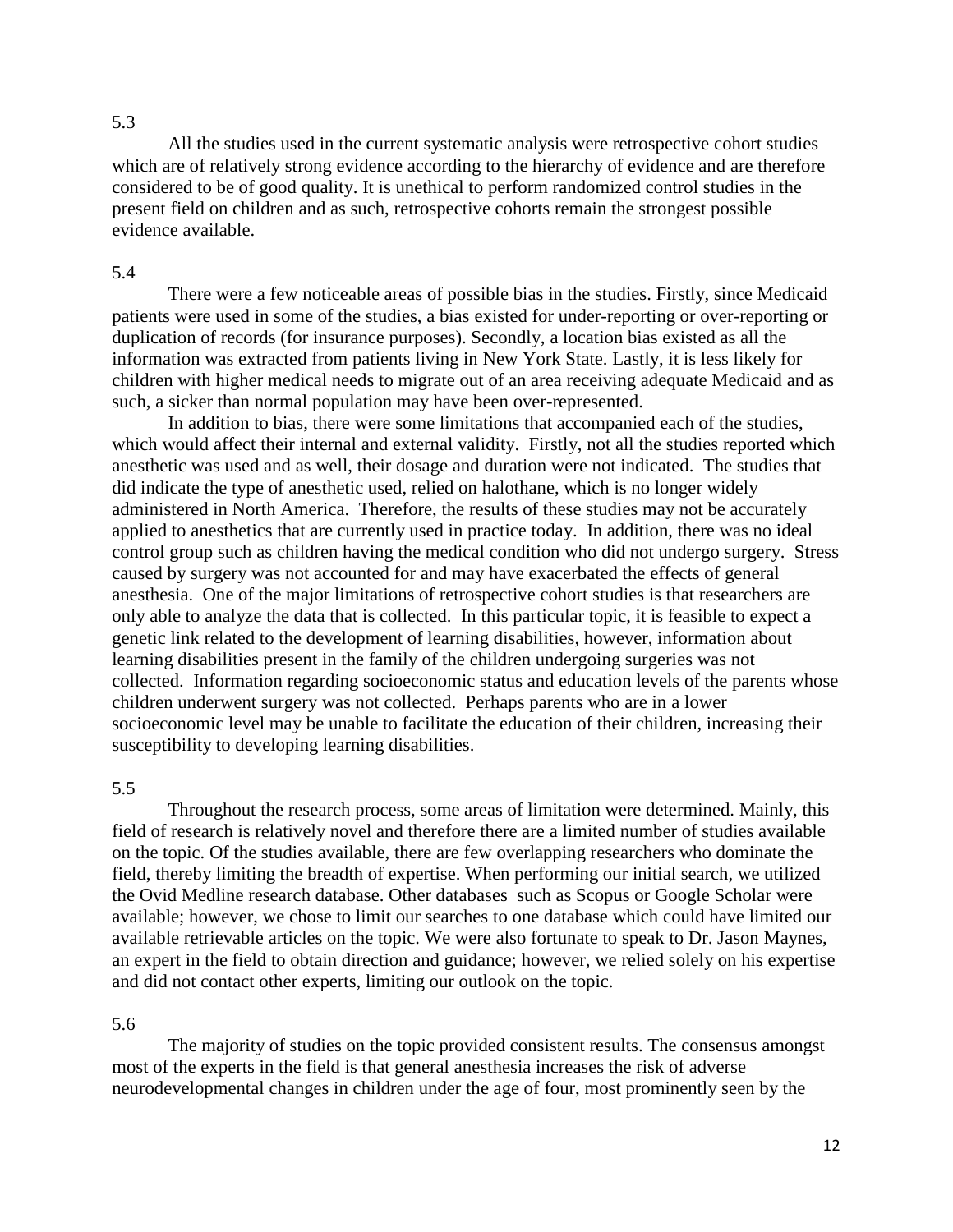development of learning disabilities. Bartels *et.al* also conducted a study on 1143 monozygotic twin pairs in the Netherlands and found there to be insufficient evidence for a causal relationship between anesthesia administration and later learning-related outcomes. There was, however, evidence to show that early anesthesia was a marker for an individual's vulnerability towards later learning issues, regardless of their exposure to anesthesia. This study did not specify the drugs administered for anesthesia, nor did it outline the learning-related outcomes. All the studies taken under consideration in this systematic analysis did not find a causal relationship between general anesthesia and neurodevelopmental changes due to confounding variables; however, the majority of them found a mild to moderate association which warrants further research.

## 5.7

Based on the majority of the presented papers, the authors concluded that there is a mild to moderate association between neurodevelopmental changes in children under the age of four receiving general anesthesia, however at the present time a causal relationship cannot be determined and further research in this field is necessary.

## 5.8

#### 5.8.1

In non-elective surgeries requiring general anesthesia, the standard of care is to administer the general anesthesia as per the current recommendations. In elective surgeries, however, including some dental procedures, some plastic surgeries, some orthopaedic surgeries or gynaecological procedures, local anesthesia may be deemed as a safer and more preferred alternative, especially in patients under the age of four who are most vulnerable to adverse changes in their neurodevelopment.

## 5.8.2

Based on the available research, the current best practice recommendation is to avoid using general anesthesia, if possible, on patients under the age of four to avoid any risk of adverse neurodevelopmental changes. Local anesthesia appears to be a safer alternative.

#### 5.8.3

Presently, general anesthesia may only be performed by licensed medical or dental anesthesiologists. Conversely, local anesthesia is administered regularly and routinely by most dentists.

### 5.8.4

To be able to perform a dental procedure under general anesthesia, greater costs to both the patient and provider are involved. Procedures performed under general anesthesia are generally more costly than their counterpart treatments completed with local anesthetic, thereby increasing costs for the patient. Additionally, more training, equipment, monitors and education is required to administer general anesthesia to patients and therefore increases the costs of the dentist which may later be passed onto the patient.5.8.5

On one hand, the costs per patient and per dentist should decrease if general anesthesia is more readily replaced by local anesthesia as the procedures generally cost less and further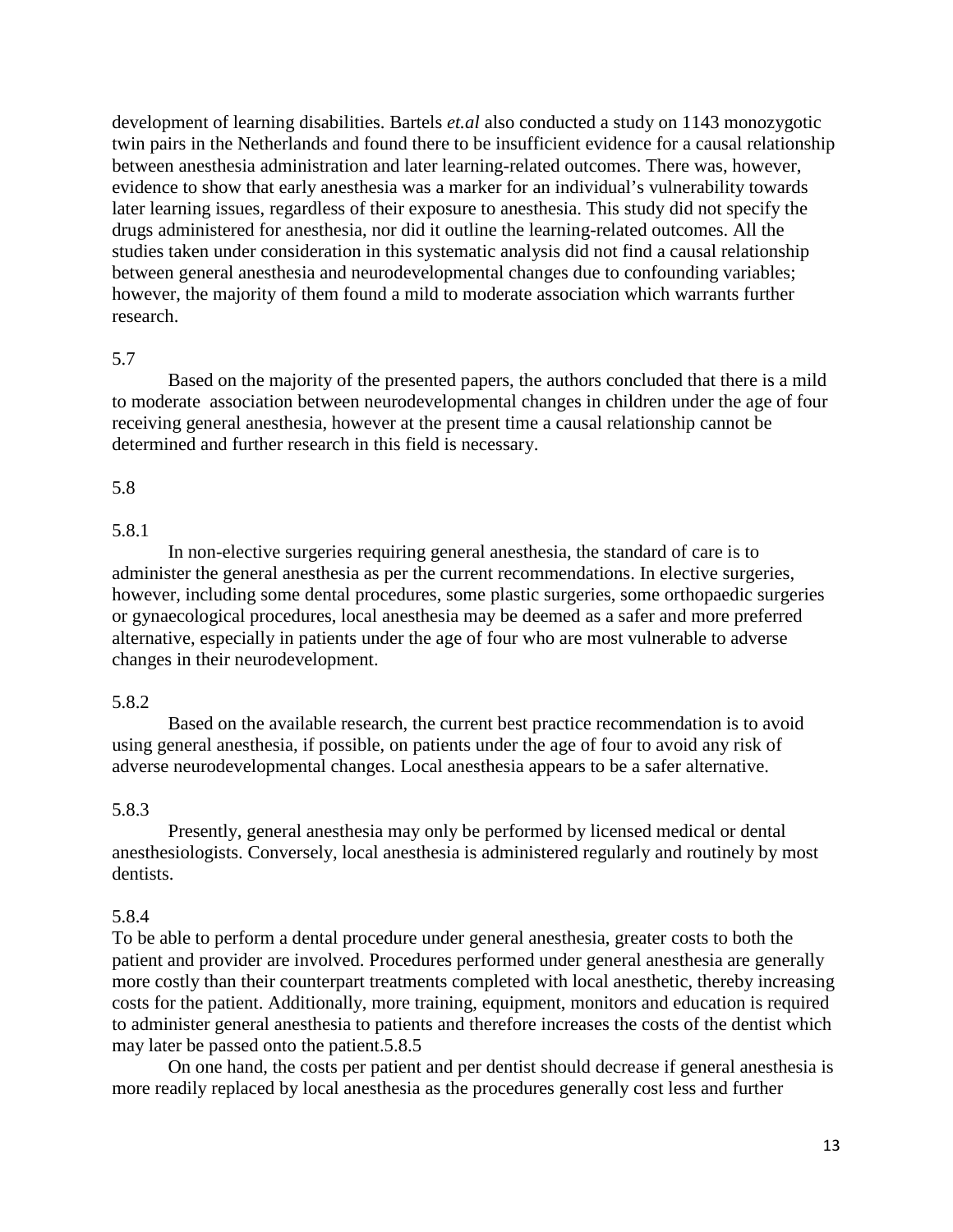training or equipment is not required. However, more time may be required to work on a child or adult who has difficulty withstanding certain procedures and this would translate into increased costs for the patient and dentist due to increased time for procedure as compared to general anesthesia. The majority of dental treatments are covered through private means, either out of pocket or by insurance and as such there would not be a significant change in cost per population, the changes in cost would be incurred by the individual.

#### 5.8.6

This systematic report brings forth an awareness of the potential effects of general anesthesia to enlighten patients and provide them with a more in depth understanding to be able to make an informed decision regarding their treatment options. Both general anesthesia and local anesthesia are available for certain procedures and therefore current practices are not being altered, rather, best practice recommendations are made according to the specific procedure type and individual undergoing the procedure.

#### 5.9

The studies presently available on the effect of general anesthesia on the neurodevelopment of children have been recent and few in quantity. Research in this field on humans begun in 1999, therefore the body of knowledge should be expanded and broadened to gain a better appreciation of the outcomes assessed. The focus of the studies has been in children up to the age of four as it is assumed that neurodevelopment has matured by that point. However, it is reasonable to assume that neurodevelopment could occur past the age of four due to the differences in environment or genetics. Thus, studies could consider observing effects in children past the age of four. The majority of studies observed the effects of halothane in combination with nitrous oxide on the neurodevelopment of children. Halothane is an outdated general anesthetic and has been substituted by various other types of drugs. As such, it is necessary to examine the effects of the general anesthetics currently used in practice on the neurodevelopment of children. Additionally, it is worth noting that the studies may not have fully considered the implications of anesthesia such as: post-operative recovery times, post-operative cognition, postoperative weakness, prolonged intubation and immune suppression on the neurodevelopment of children. These factors may confound or alter the observed results and should be considered in future research.

It is worth noting that future molecular research is currently being conducted by Dr. Jason Maynes on the topic. His research is currently unpublished and preliminary; however, he consented for it to be described briefly. Dr. Maynes has targeted mitochondria as his first cellular structure of research. He has shown that isoflurane causes a loss of mitochondrial content in the cell with one hour exposure to the general anesthetic. Alternatively, propofol causes a dramatic increase in the mitochondrial content which is similar to what is observed with exposure to hydrogen peroxide, while exposure to morphine does not cause a large change. The changes observed between isoflurane and propofol are likely due to different stress responses, but the mechanisms of action are still being researched. After a four hour period, the mitochondrial content in the isoflurane sampled returned to baseline. Isoflurane was found to cause a doseresponse related production in mitochondrial DNA mutations. Isoflurane administered by inhalation, propofol administered by intravenous injection, and administration of morphine were shown to cause gross morphological changes in mitochondria and decreased their functional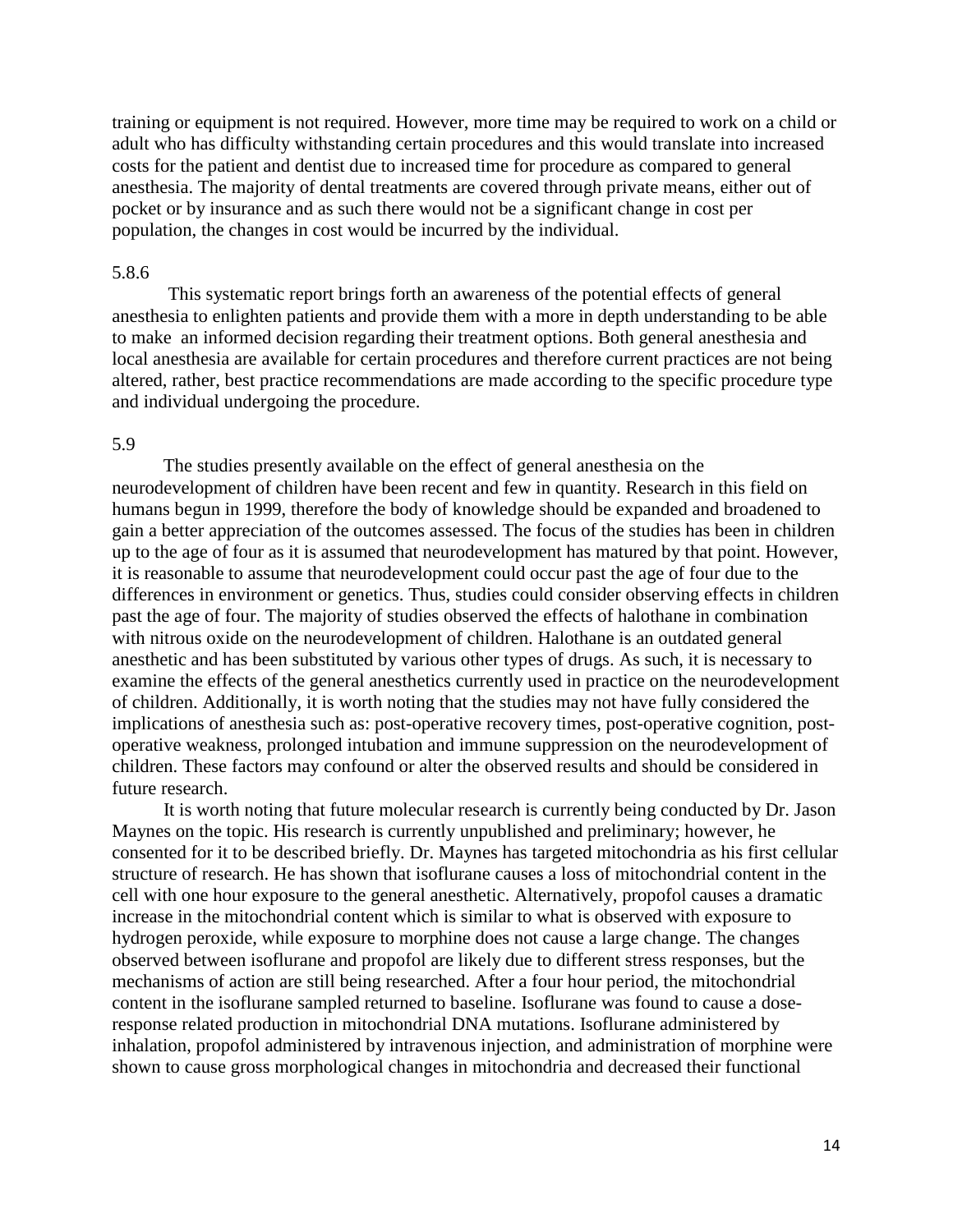capabilities in the cell. Mitochondrial damage may be considered a mechanism by which neurodevelopment changes could occur after the administration of general anesthesia.

A major limitation in the studies was that there were many confounding variables between the control and treatment groups which could have affected the results. Each study compared a surgical treatment group to a non-surgical treatment group. Generally, extensive surgeries are often accompanied with general anesthesia and therefore, the effects of general anesthesia cannot be separately distinguished from those associated with the stress of the surgical procedure. Randomized controlled trials are not a viable option to analyze the question presented in this report as it is unethical to withhold general anesthesia from a patient undergoing surgery for which general anesthesia is indicated. However, future research could be designed to minimize confounding variables. One such research design could include subjects having the same medical condition and requiring the same surgical procedure, however, successful treatment could be performed under general anesthesia or local anesthesia, to obtain the same end result. This study design would eliminate the confounding variable of healthy versus unhealthy. This design could be applied to the dental setting and could be constructed as a randomized control trial for the highest power of evidence. Another study option could include subjects with the same medical condition, however the surgery involved in treatment is elective. For example, patients with enlarged tonsils or deviated septae could be potential subjects for this type of study, as patients could choose to undergo surgery but it is not required for their survival in all instances. A prospective cohort study could be designed in this case, which would eliminate the confounding variables of patients who are more susceptible to effects of surgery and general anesthesia due to their underlying medical condition.

#### 5.10

General anesthesia is an available resource for dental professionals to utilize in more complicated cases as well as for individuals, including children that are unable to otherwise withstand the required treatments with local anesthetics. As such it is pertinent to know all the risks and benefits associated with general anesthesia prior to its application. Patients or legal guardians must be aware of the possible risks that may occur so they can determine with full understanding if they want to proceed with its application. The presented systematic analysis has demonstrated that general anesthesia application has been shown to lead to neurodevelopmental changes as manifested by learning disabilities in children during their period of vulnerability when synaptogenesis is occurring. It is noteworthy to mention that some procedures could not be performed at all or effectively without the usage of general anesthesia; however, it must be made aware to patients and legal guardians that the risk of learning disabilities is higher in children who receive general anesthesia prior to the age of four. The presented research papers also showed an effect of nitrous oxide in combination with halothane, traditional general anesthetic, a commonly prescribed substance by dentists, to have an effect on the neurodevelopment of children. Although, halothane is not commonly used, nitrous oxide is very popular, therefore, its effects must be investigated further to determine its effect with other general anesthetics or by itself on the neurodevelopment of children. The results demonstrate a need for further research in the field to determine best practice protocols.

The current stance by the U.S. Food and Drug Administration (FDA) is that there is suggestive evidence of neurological impairments with general anesthesia administration in children under the age of four, however there is at the present time no recommendation to delay surgeries using general anesthesia<sup>29</sup>. Professionals changing their clinical practices (based on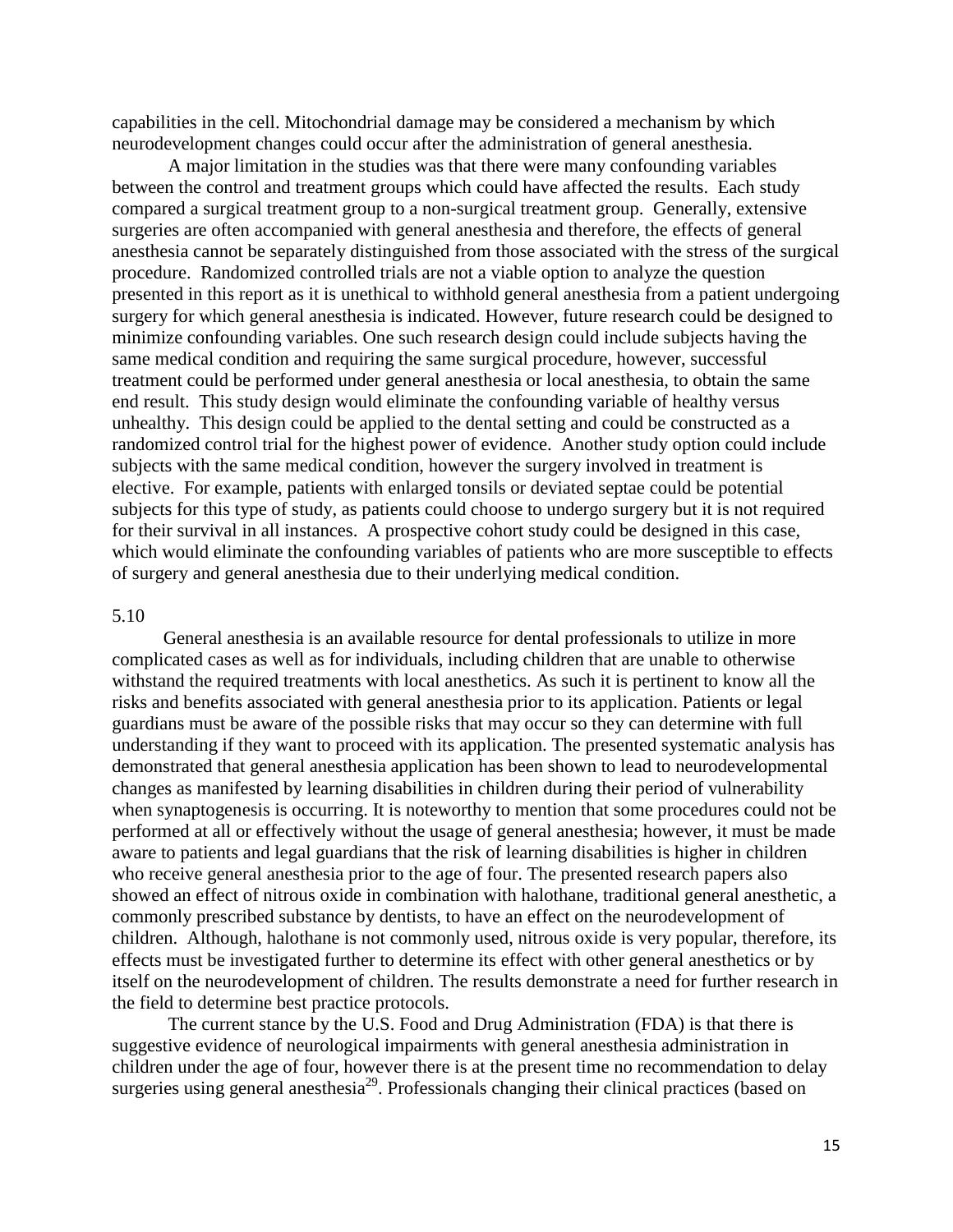research that is still premature in its development) would not benefit their patients, as it would take them out of their comfort zone and force them to utilize a new treatment method where they may not be as proficient. This new method that they are inexperienced with may lead to other risks. The FDA has teamed up with the International Anesthesia Research Society to develop a program named SmartTots whose main focus is to make anesthesia safer for children. The group is looking at the effects of anesthesia on children under the age of four as well as the impact of drug types, dosage amounts and number of exposures. Their goal is to determine if any anesthetics are hazardous to children and aim to design a safe anesthetic regime. Many procedures involving children requiring general anesthesia are not elective and therefore should be performed without delay to prevent known adverse effects that would be incurred without the procedure. The dental profession is unique in this field, as it has alternatives to general anesthesia and in many instances can utilize them instead. Dental professionals, if possible under the recommendations by the FDA, should refrain from using general anesthesia for procedures in children under the age of four to minimize neurodevelopmental risks until further and clearer evidence is available. $^{29}$ 

#### **6** 6.1

We would like to thank our tutor Dr. Ihab Suwwan for his guidance and commitment to this project. We would also like to thank Dr. Amir Azarpazhooh for his expertise and support. We would also like to thank Ms. Maria Buda for her assistance in the research searches. Finally, we would like to thank Dr. Jason Maynes for his expertise on the topic and directing us throughout the research process.

## 6.2

All members of our group worked cohesively on this module. Every group member attended the lecture series at the Hospital for Sick Children. Every member of the group was present and assisted in the research process. All group members contributed equally to the paper and presentation. Corey Ng, Gavin Tse, and Sei Joo Park performed a more in depth analysis of the studies, whereas Teodora Gheorghe played an active role in writing the results section and introduction and Eleanor Weitzner contributed to the introduction and discussion as well as presenting the project on March 9, 2012. Corey Ng and Eleanor Weitzner constructed the abstract. All group members edited and revised the paper together.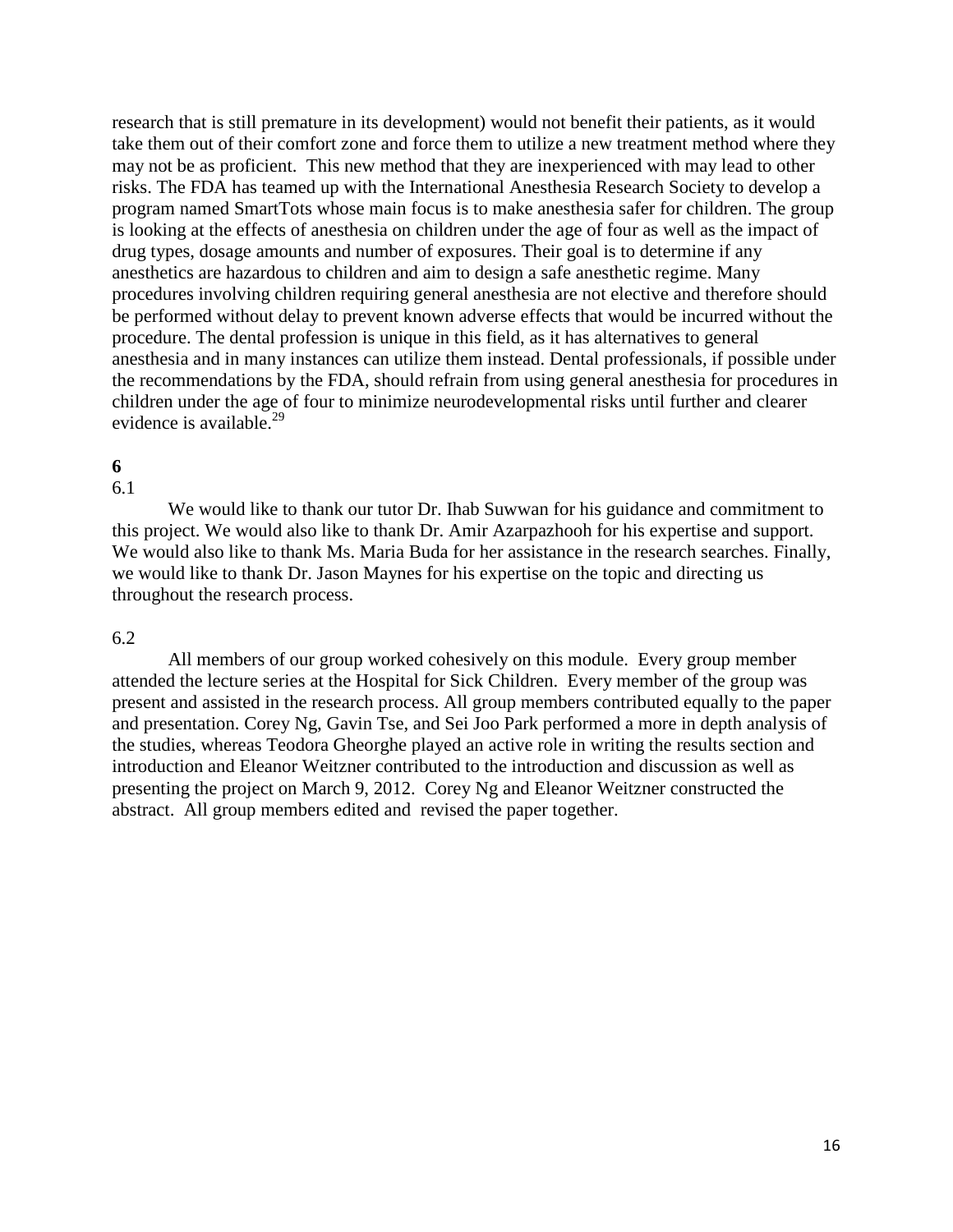# **7. References**

1. Ikonomidou C, Bosch F, Miksa M, Bittigau P, Vockler J, Dikranian K, Tenkova TI, Stefovska V, Turski L, Olney JW. Blockade of NMDA receptors and apoptotic neurodegeneration in the developing brain. *Science* 1999; 238:70-4.

2. Zou X, Patterson TA, Divine RL, et al. Prolonged exposure to ketamine increases in the developing monkey brain. *Int J Dev Neurosci.* 2009; 27(7):727-731.

3. Jevtovic-Todorovic V, Hartman RE, Izumi Y, et al. Early exposure to common anesthetic agents causes widespread neurodegeneration in the developing rat brain and persistent learning deficits. *J Neurosci*. 2003; 23(3):876-882.

4. Keyser, A. Basic aspects of development and maturation of the brain: embryologic contributions to neuroendocrinology. *Psychoneuroendocrinology* 1983;8(2):157-81.

5. Sun L. Labor Analgesia and the Developing Human Brain. *Anesth Analg.* 2011;112(6):1265-7.

6. Casey BJ, Galvan A Hare TA. Changes in cerebral functional organization during cognitive development. *Curr Opin Neurobiol* 2005;15:239-44.

7. Casey BJ, Giedd JN, Thomas KM. Structural and functional brain development and its relations to cognitive development. *Biol Psychol* 2000;54:241-57.

8. Rice D, Barone S Jr. Critical periods of vulnerability for the developing nervous system: evidence from humans and animal models. *Environ Health Perspect* 2000;108:511-33.

9. Nishikawa K, Harrison NL. The actions of sevoflurane and desflurane on the γ-aminobutyric acid receptor type A. *Anesthesiol* 2003; 99: 678-684.

10. Krasowski MD, Jenkins A, Flood P, Kung AY, Hopfinger AJ, Harrison NL. General anesthetic potencies of a series of propofol analogs correlate with potency for potentiation of γaminobutyric acid (GABA) current at GABA-A receptor but not with lipid solubility. *JPET* 2001; 297: 338-351.

11. MacIver MB, Roth SH. Inhalation anesthetics exhibit pathway-specific and differential actions on hippocampal synaptic responses in vitro. *Br J Anesth* 1988; 60: 680-691.

12. Banks MI, Pearce RA. Dual actions of volatile anesthetics on GABA-A IPSCs. *Anesthesiol* 1999; 90: 120-134.

13. Miller RD, ed. Miller's Anesthesia. 6e. Churchill Livingstone: Elsevier. pp. 108.

14. Rang HP, Dale MM, Ritter JM, Flower RJ, Henderson G. Rang and Dale's Pharmacology. 7e. Churchill Livingstone: Elsevier 2012. pp. 497, 501.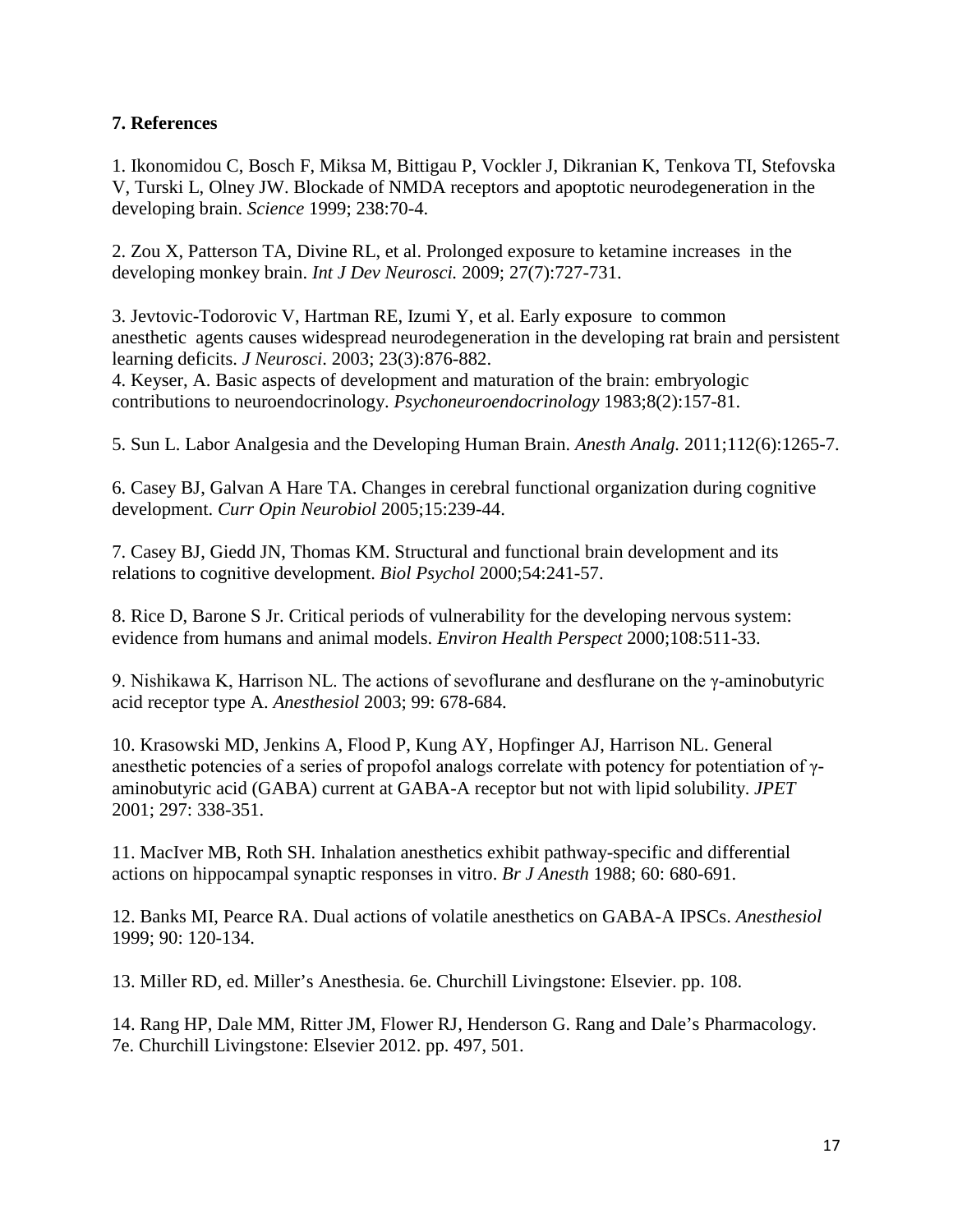15. Taheri S, Eger EI. A demonstration of the concentration and second gas effects in humans anesthetized with nitrous oxide and desflurane. Anesth Analg 1999; 89:774 – 80.

16. Hendrickx JF, Carette R, Lemmens HJ, De Wolf AM: Large volume N2O uptake alone does not explain the second gas effect of N2O on sevoflurane during constant inspired ventilation. Br J Anaesth 2006; 96:391–5.

17. Hasselmo, ME. 2005. The role of hippocampal regions CA3 and CA1 in matching entorhinal input with retrieval of associations between objects and context: theoretical comment on Lee et al. *Behav Neurosci* 2005; 119(1): 342-345.

18. Nishikawa K, MacIver MB. Agent-selective effects of volatile anesthetics on GABA-A receptor-mediated synaptic inhibition in hippocampal interneurons. *Anesthesiol* 2001; 94: 340-7.

19. Heinke W, Schwarzbauer C. In vivo imaging of anaesthetic action in humans: approaches with positron emission tomography (PET) and functional magnetic resonance imaging (fMRI). *Br J Anaesth* 2002; 89: 112-22.

20. Becker DE, Rosenberg M. Nitrous oxide and the inhalation anesthetics. *Anesth Prog* 2008; 55: 124-131.

21. Tsien JZ. Building a brainier mouse. *Sci Am* 2000; 282:62-8.

22. Platt SR. The role of glutamate in central nervous system health and disease – a review. *Vet J* 2007; 173: 278-286.

23. Mennerick S, Jevtic-Todorovic V, Todorovic SM, Shen W, Olney JW, Zorumski CF. Effect of nitrous oxide on excitatory and inhibitory synaptic transmission in hippocampal cultures. *J Neurosci* 1998; 18(23): 9716-9726.

24. Krasowski MD, Harrison NL. General anesthetic actions on ligand-gated ion channels. *Cell Mol Life Sci* 1999; 55: 1278-1303.

25. Alkire MT, Pomfrett CJ, Haier RJ, Gianzero MV, Chan CM, Jacobsen BP, Fallon JH. Functional brain imaging during anesthesia in humans. *Anesthesiol 1999*; 90: 701-9.

26. Jenkins A, Greenblatt EP, Faulkner HJ, Bertaccini E, Light A, Lin A, Andreasen A, Viner A, Trudell JR, Harrison NL. Evidence for a common binding cavity for three general anesthetics with the GABA-A receptor. *J Neurosci* 2001; 21: RC136.

27. Azarpazhooh A, Clinical epidemiology: Studies of risk (unpublished lecture notes). University of Toronto, CA; notes provided at a lecture given 2011 Oct 14.

28. Hill, BA. The environment and disease: Association or causation? *Proceedings of the Royal Society of Medicine* 1965; 58: 295-300.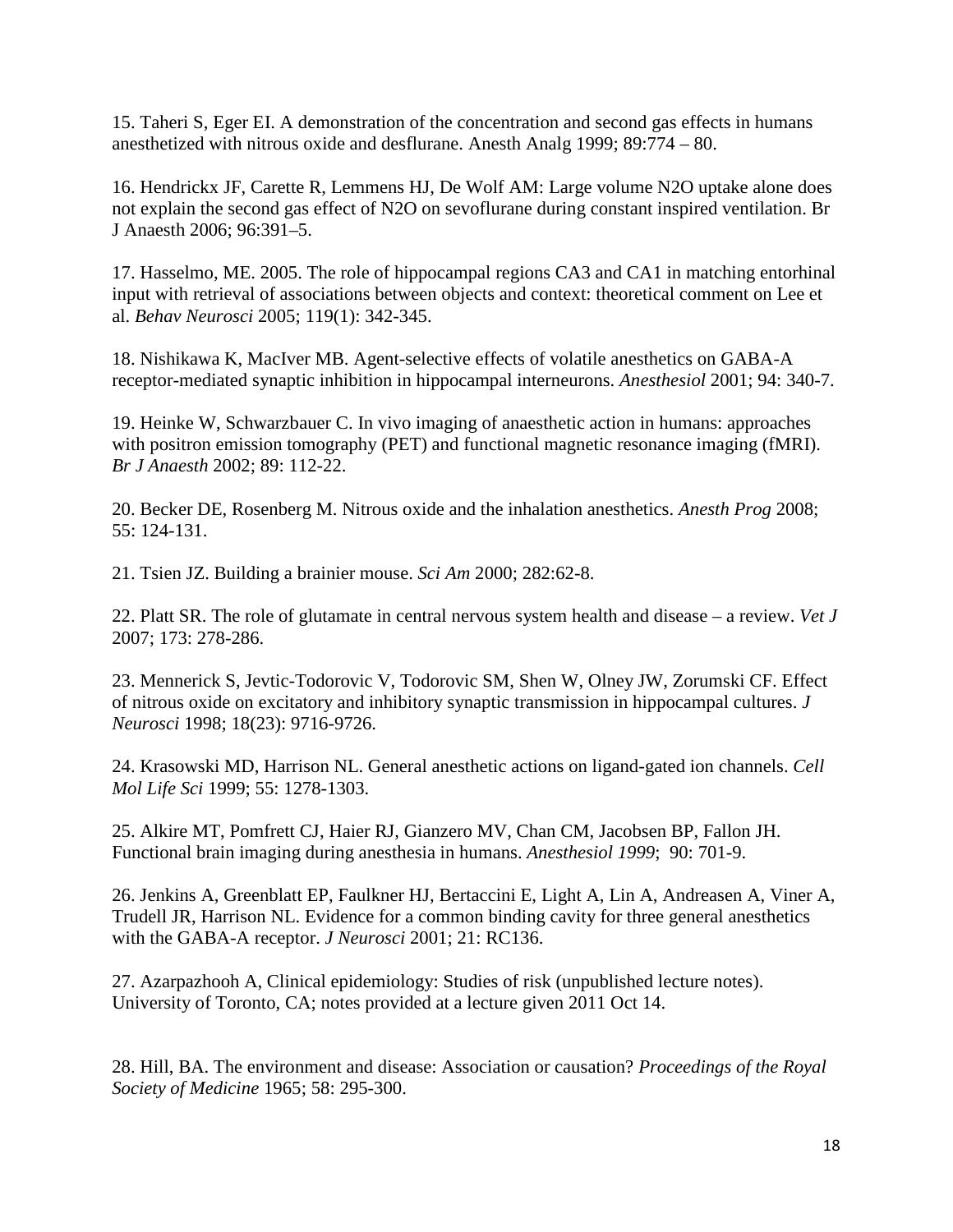29. SmartTots (internet). California: United States of America. 2012. Available from: <http://www.smarttots.org/index.html>

30. DiMaggio C, Sun LS, Kakavouli A, Byrne MW, Li G. A retrospective cohort study of the association of anesthesia and hernia repair surgery with behavioral and developmental disorders in young children. *J Neurosurg Anesthesiol* 2009; 21(4): 286-291.

31. DiMaggio C, Sun LS, Li G. Early childhood exposure to anesthesia and risk of developmental and behavioral disorders in a sibling cohort. *Anesthes Analges* 2011. 113(5): 1143-1151.

32. Flick RP, Katusic SK, Colligan RC, Wilder RT, Voigt RG, Olson MD, Sprung J, Weaver AL, Schroeder DR, Warner DO. Cognitive and behavioral outcomes after early exposure to anesthesia and surgery. *Pediatrics* 2011; 128: e1053-1060.

33. Wilder RT, Flick RP, Sprung J, Katusic SK, Barbaresi WJ, Mickelson C, Gleich SJ, Schroeder DR, Weaver AL, Warner DO. Early exposure to anesthesia and learning disabilities in a population-based birth cohort. *Anesthesiology* 2009. 110(4): 796-804.

34. Norman GR, Streiner DL. The Biostatistics: The Bare Essentials. 3rd ed. Hamilton (CA): B.C. Decker Inc.;2008.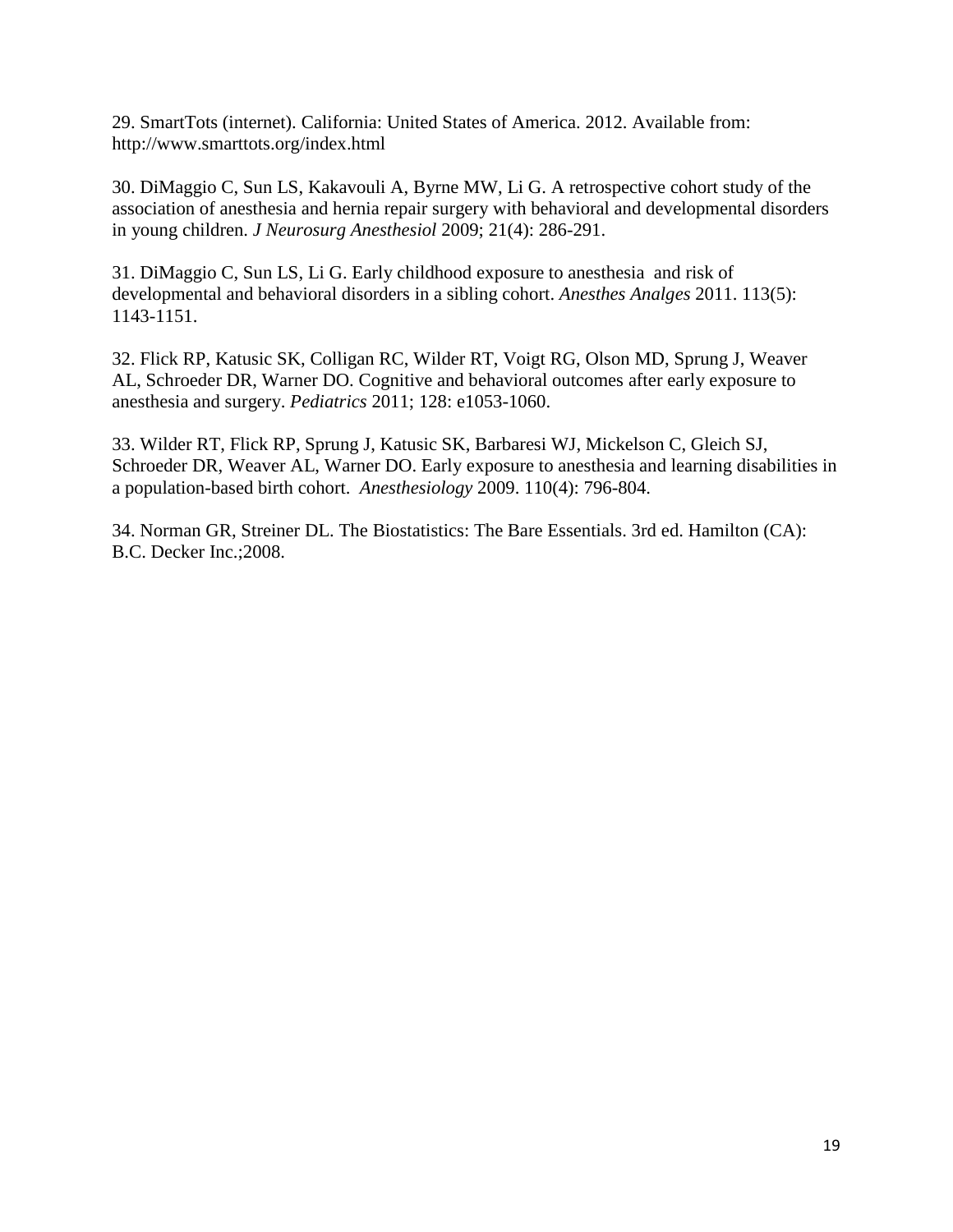## **Appendix I – Initial Search**

#### **Initial Search Criteria:**

The initial preliminary research on the topic "The effects of General Anesthesia on Child Behaviour" required searching the literature for different types of commonly used general anesthetics in the clinical setting. We also evaluated different types of behaviours in order to define specific inclusion and exclusion criteria for our critical appraisal.

Our preliminary findings lead us to consider any type of general anesthesia (i.e. vapor anesthetics and i.v.) and the effect it has on physiological/psychological child behaviours. Prior to searching the online databases, we determined the inclusion and exclusion criteria that would set our boundaries for our PICOS search (Table 2).

| Table 3: PICOS Parameters- Inclusion/Exclusion Criteria: The Effects of General |  |  |  |  |
|---------------------------------------------------------------------------------|--|--|--|--|
| Anesthesia on Children's Behaviour.                                             |  |  |  |  |
| $\mathbf{D} \mathbf{I} \cap \mathbf{I} \cap \mathbf{I}$                         |  |  |  |  |

| <b>PICOS Category</b> | <b>Inclusion</b>                 | <b>Exclusion</b>            |
|-----------------------|----------------------------------|-----------------------------|
|                       |                                  |                             |
| <b>Population</b>     | Healthy children (age $\leq$ 18) | Children (age $>18$ )       |
|                       | Human                            | Children with disabilities  |
|                       | English Language                 | $(i.e.$ Autism, Trisomy 21) |
| <b>Intervention</b>   | General Anesthesia (GA)          | Non-General Anesthesia      |
|                       |                                  | (i.e. Conscious Sedation,   |
|                       |                                  | Premedication               |
| <b>Control</b>        | Any GA vs. No GA                 | None                        |
|                       | 1 GA vs. multiple GA             |                             |
| <b>Outcome</b>        | Psychological, Physiological     |                             |
|                       |                                  |                             |
| <b>Study Design</b>   | RCT, Case-control, Cohort        | Cross-sectional, Case-      |
|                       |                                  | studies                     |

The initial literature search was performed (with professional assistance from the Faculty of Dentistry Librarian) using Ovid Medline (1946 to January week 2, 2012). The subject headings involved keywords: MESH term 1 "General Anesthesia" **AND** MESH term 2 " Behaviour". Both MESH terms were **EXPLODED** and the limitations applied to the search criteria included: English **AND** human subjects **AND** all children (0-18 yrs).

The results of the database search retrieved 512 articles all of which were evaluated by our entire group at the "Title" Stage. Out of the 512 Titles assessed, 53 Abstracts were deemed acceptable however, only 34 of them were accessible via the U of T library system (we therefore did not have access to the other 19 articles for review). The 34 abstracts were divided in half between our group members (17 articles assessed by 2 individuals, 17 articles assessed by 3 individuals) such that abstracts needed to have similar agreement to advance the articles for entire review (8 articles). The 8 articles were further divided (4 articles to 2 individuals, 4 articles to 3 individuals) and a mutual consensus was reached that evaluated only 1 paper appropriate for the critical appraisal.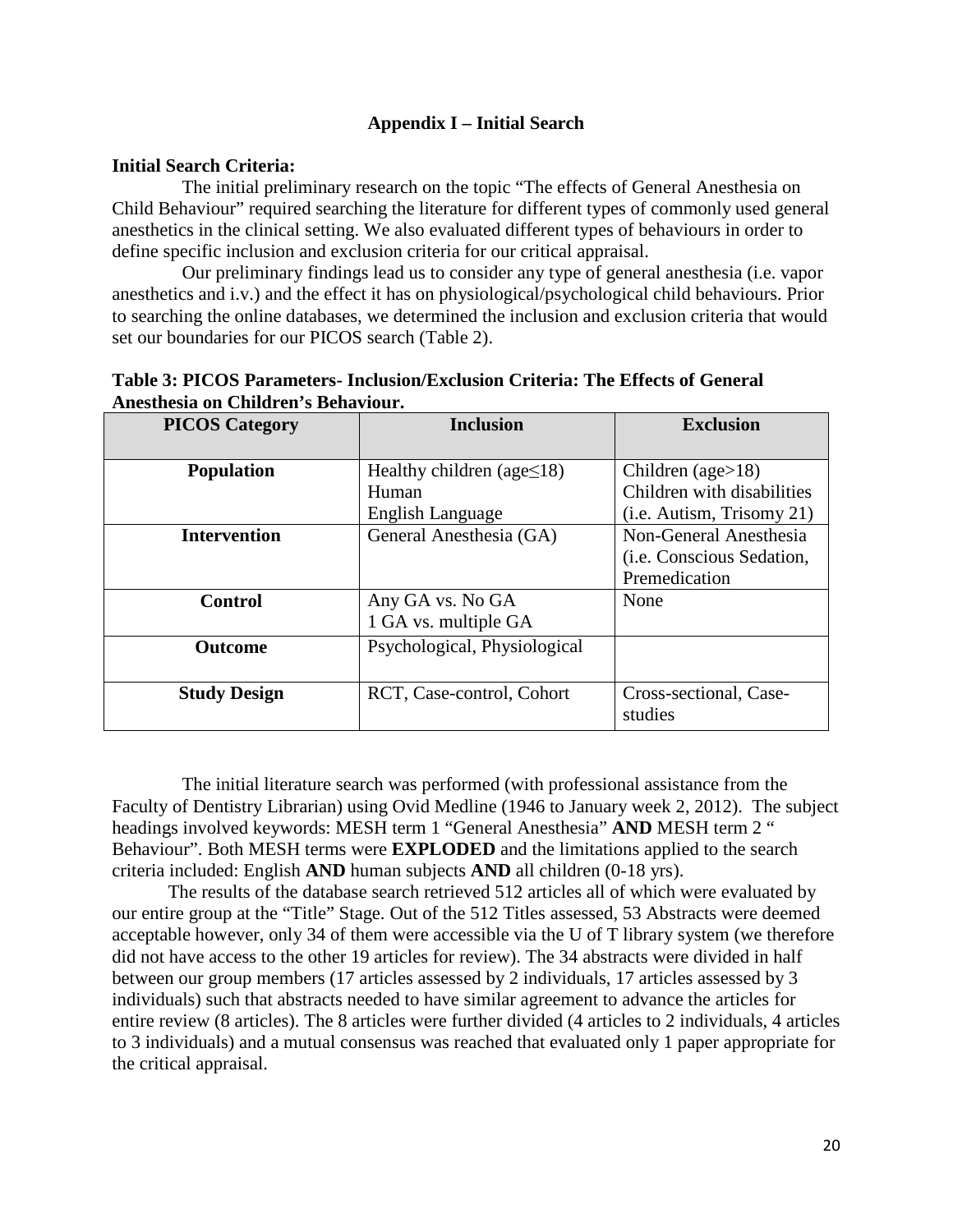# **"The Effects of General Anesthesia on Children's Behaviour" Ovid Medline Database Search**



## **Figure 2. Flow chart diagram of search process**

After thorough assessment and corroboration between group members and instructors, it was deemed necessary to re-evaluate the topic itself since the topic of "Behaviour" was very illdefined in the context of child behaviour. The problem existed in literature not clearly defining what behaviour was itself. When assessing behaviour, there are a vast number of areas to consider (i.e depression, mood swings, nightmares, crying, delirium etc.) which are difficult to quantify. As such, our "broad" search of "Behaviour" using online databases returned very limited articles that did not specify behaviour in a context that we as a group felt adequate for the purposes of a critical appraisal. We therefore adjusted our topic to include: The Effect of General Anesthesia on Children's Neurodevelopment/Learning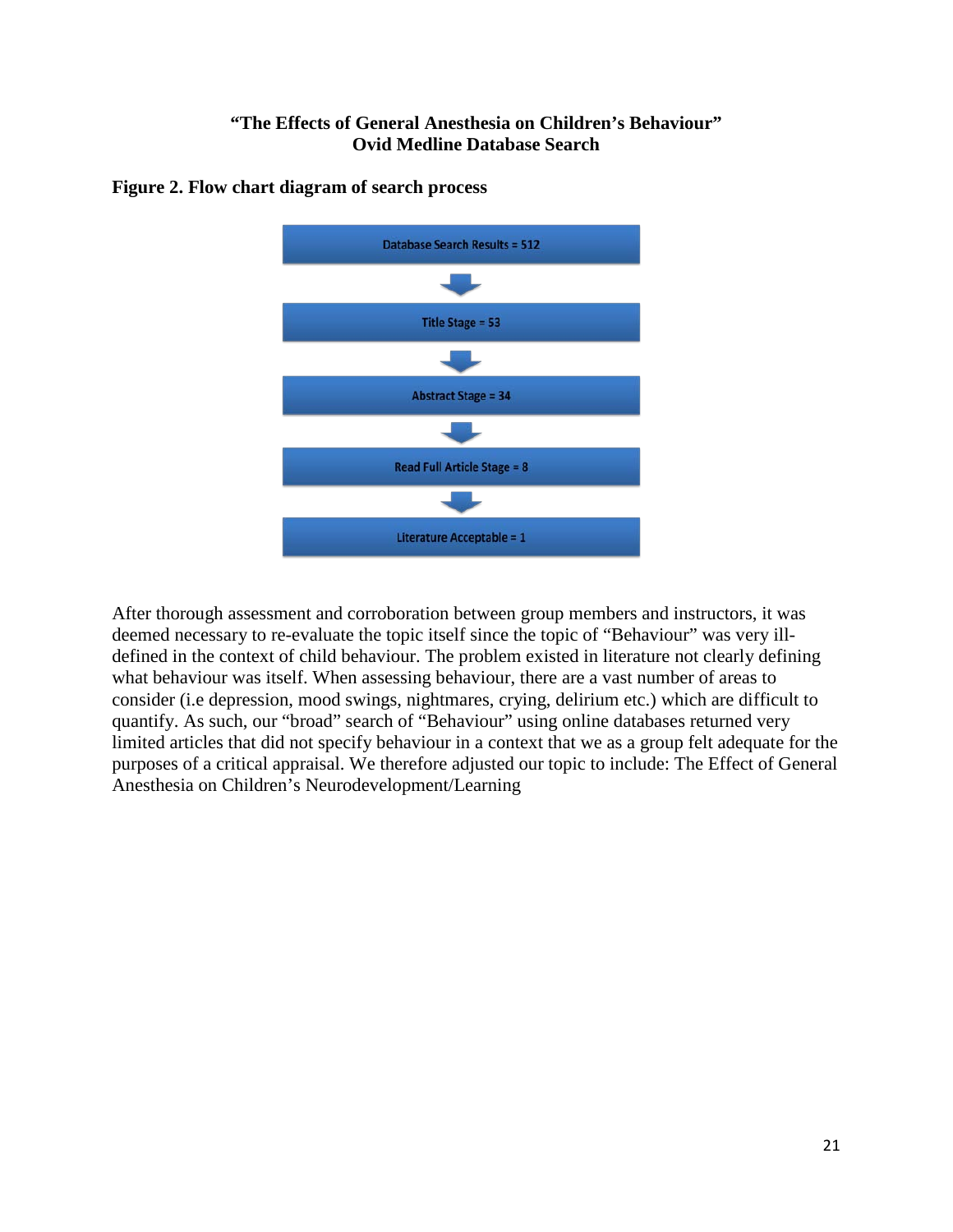## **Appendix II – List of potential sources of articles**

The subject headings involved keywords: MESH term 1 "Anesthesia" in addition to **EXPLODING** the term and applying "adverse effects" and "methods" as subheadings. MESH term 2 "Developmental Disabilities" was **EXPLODED** and applying "epidemiology" and "etiology" as subheadings. Both MESH terms were combined using **AND** to link them, while applying limitation criteria such as: English **AND** Human **AND** Newborn infants (birth to 1 month) **OR** Infants (1-23 months) **OR** preschool child (2 to 5 years) **OR** Child (6-12 years). The second database search on the new topic: "The Effect of General Anesthesia on Children's Neurodevelopment/Learning" was performed using Ovid Medline (1946 to February week 1, 2012).

| <b>PICOS Category</b> | <b>Inclusion</b>                 | <b>Exclusion</b>                  |
|-----------------------|----------------------------------|-----------------------------------|
| <b>Population</b>     | Healthy children (age $\leq$ 12) | Children (age $>12$ )             |
|                       | Human                            | Children with disabilities        |
|                       | English Language                 | $(i.e.$ Autism, Trisomy 21)       |
| <b>Intervention</b>   | General Anesthesia (GA)          | Non-General Anesthesia            |
|                       |                                  | (i.e. Conscious Sedation,         |
|                       |                                  | Premedication                     |
| <b>Control</b>        | Any GA vs. No GA                 | None                              |
|                       | 1 GA vs. multiple GA             |                                   |
| <b>Outcome</b>        | Neurodevelopment                 |                                   |
|                       |                                  |                                   |
| <b>Study Design</b>   | RCT, Case-control, Cohort        | Cross-sectional, Case-<br>studies |

| Table 4: PICOS Parameters- Inclusion/Exclusion Criteria: The Effects of General |  |
|---------------------------------------------------------------------------------|--|
| Anesthesia on Children's Neurodevelopment/Learning.                             |  |

To further broaden our understanding on the topic of "General Anesthesia and the Effects on Neurodevelopment", our group attended a seminar series on Saturday February 4 at the Hospital for Sick Children. The key speaker of interest was Dr. Jason T Maynes, (a staff anesthesiologist and researcher) and his presentation was: "Neurotoxicity and Developmental Effects of Anesthetics". Being an expert in the field, we were privileged to have had an opportunity to speak with him personally following his presentation. He provided us with several articles to use as well.